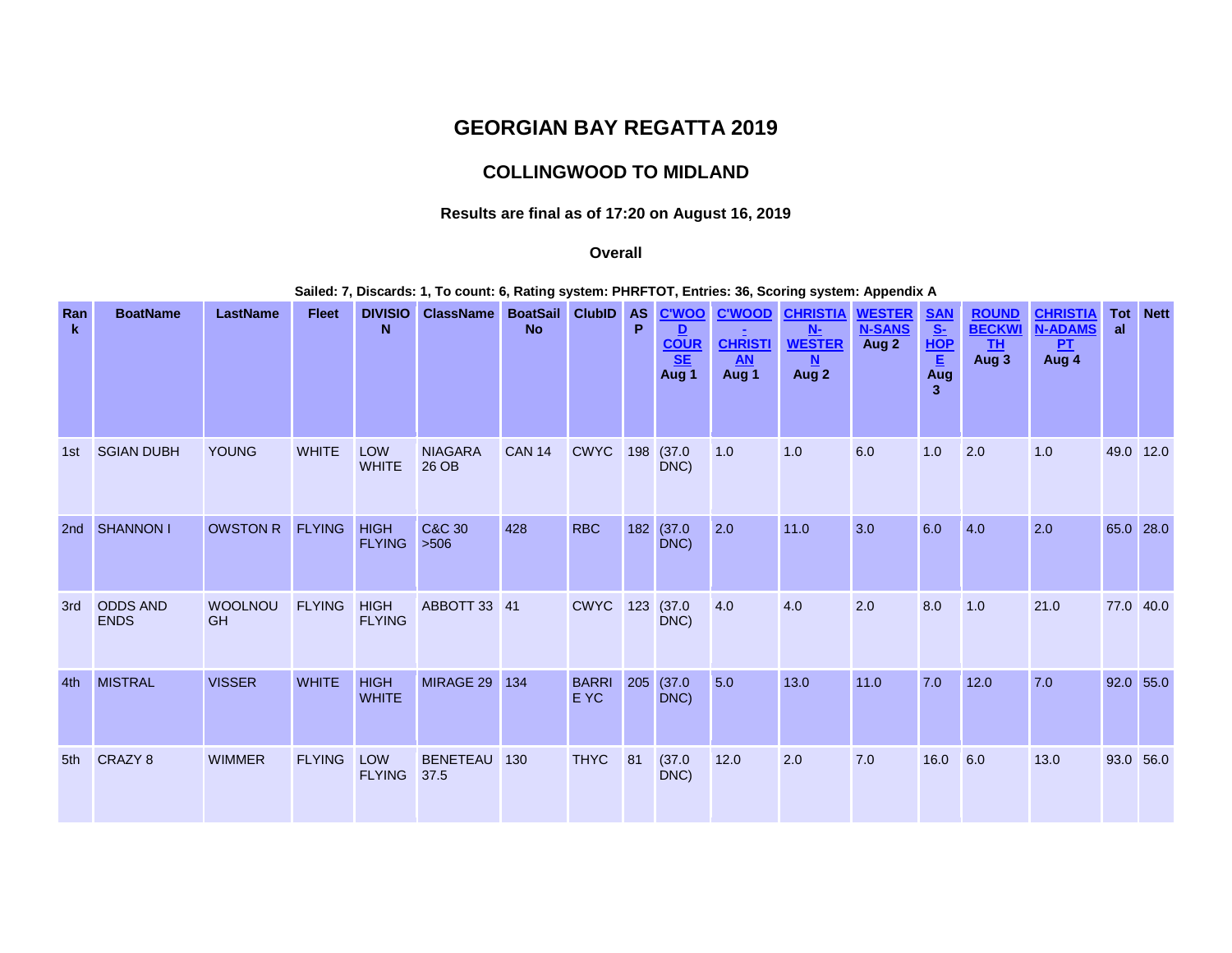| 6th | <b>ARDA</b>                     | WARMELIN FLYING<br>K            |               | <b>HIGH</b><br><b>FLYING</b>      | <b>GOMAN</b><br><b>EXP 30</b>         | 16    | <b>RBC</b>      |             | 151 (37.0<br>DNC) | 11.0 | 8.0      | 1.0  | 10.0 | 12.0 SCP 17.0 |          |                           | 96.0 59.0 |
|-----|---------------------------------|---------------------------------|---------------|-----------------------------------|---------------------------------------|-------|-----------------|-------------|-------------------|------|----------|------|------|---------------|----------|---------------------------|-----------|
| 7th | <b>EXPRESSION</b>               | <b>PARKHURS</b><br>$\mathsf{T}$ | <b>WHITE</b>  | <b>LOW</b><br><b>WHITE</b>        | <b>GOMAN</b><br><b>EXP 30</b>         | 32017 | <b>MBSC</b>     |             | 162 (37.0<br>DNC) | 7.0  | 7.0      | 16.0 | 9.0  | 15.0          | 6.0      |                           | 97.0 60.0 |
| 8th | QAMOTIQ                         | OWSTON E FLYING HIGH            |               | <b>FLYING</b>                     | <b>GORMAN</b><br><b>EXPRESS</b><br>35 | 54363 | <b>RBC</b>      |             | 123 (37.0<br>DNC) | 6.0  | 3.0      | 9.0  | 15.0 | 13.0          | 16.0     |                           | 99.0 62.0 |
| 9th | <b>BUSH WACKER REE</b>          |                                 | FLYING LOW    | <b>FLYING</b>                     | SOVEREL<br>33-2 IB                    | 26    | CWYC 88         |             | (37.0)<br>DNC)    | 10.0 | 6.0      | 4.0  | 24.0 | 8.0           | 10.0     |                           | 99.0 62.0 |
|     | 10th SUNDANCE                   | <b>THURLEY</b>                  | <b>WHITE</b>  | <b>HIGH</b><br><b>WHITE</b>       | <b>PEARSON</b><br>28                  | 230   | <b>MBSC</b>     |             | 222 (37.0<br>DNC) | 3.0  | 37.0 RET | 17.0 | 3.0  | 7.0           | 3.0      | $\Omega$                  | 107. 70.0 |
|     | 11th ASSORTED<br><b>NUTS</b>    | <b>CAMPBELL</b>                 | <b>FLYING</b> | <b>HIGH</b><br><b>FLYING</b>      | <b>C&amp;C 34</b>                     | 64135 | <b>MBSC</b>     |             | 141 (37.0<br>DNC) | 8.0  | 37.0 ret | 5.0  | 17.0 | 3.0           | 5.0      | $\overline{0}$            | 112, 75.0 |
|     | 12th ELUSIVE                    | MATHESON FLYING                 |               | LOW<br><b>FLYING</b>              | J 120 CF                              | 50306 | <b>NONE</b>     | $\sqrt{50}$ | (37.0)<br>DNC)    | 16.0 | 10.0     | 8.0  | 20.0 | 9.0           | 24.0     | $\Omega$                  | 124. 87.0 |
|     | 13th KILTY                      | <b>SCHLORFF</b>                 | <b>WHITE</b>  | LOW<br><b>WHITE</b>               | <b>TARTAN 33 159</b>                  |       | <b>MBSC</b>     |             | 187 (37.0<br>DNC) | 17.0 | 37.0 DSQ | 12.0 | 4.0  | 10.0          | 11.0     | $\Omega$                  | 128. 91.0 |
|     | 14th SHEER<br><b>CONNECTION</b> | <b>TWIGG</b>                    | <b>WHITE</b>  | <b>HIGH</b><br><b>WHITE</b>       | <b>C&amp;C 30</b>                     | 64131 | <b>CWYC</b> 201 |             | (37.0)<br>DNC)    | 14.0 | 15.0     | 15.0 | 25.0 | 16.0          | 8.0      | $\Omega$                  | 130. 93.0 |
|     | 15th SECOND<br><b>QUEST</b>     | HAYWORTH CRUISI                 | <b>NG</b>     | LOW<br><b>CRUISI</b><br><b>NG</b> | BENETEAU 25640<br>311                 |       | <b>THYC</b>     |             | 166 (37.0<br>DNC) | 20.0 | 5.0      | 10.0 | 5.0  | 19.0          | 37.0 DNC | 133. 96.0<br>$\mathbf{0}$ |           |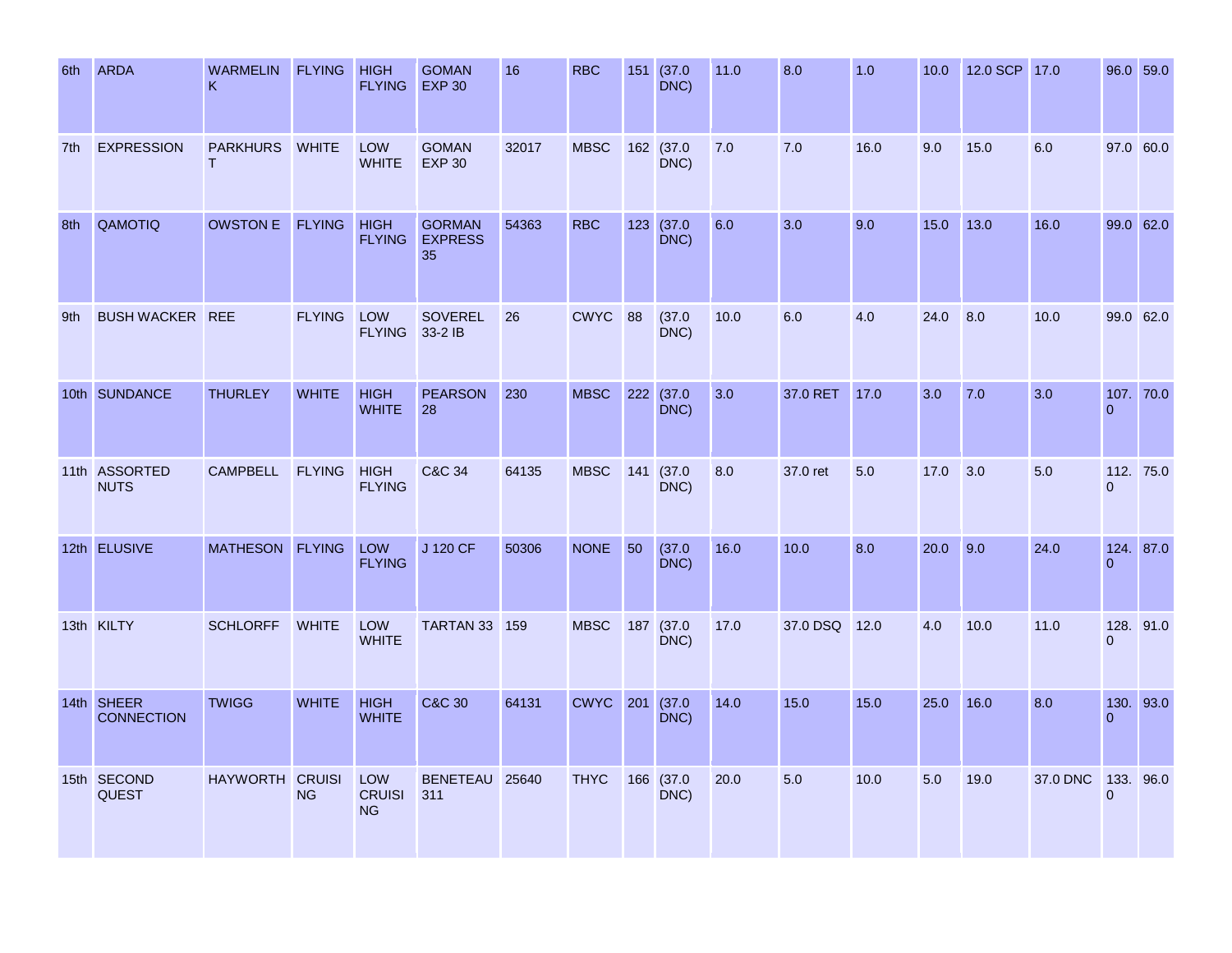|                     | 16th KEEGO II*   | <b>CHALKLEY</b> | <b>CRUISI</b><br><b>NG</b> | <b>HIGH</b><br><b>CRUISI</b><br><b>NG</b> | <b>HUNTER</b><br><b>LEGEND</b><br>35' | 687   | <b>MBSC</b>                     |     | 172 (37.0<br>dnc) | 37.0 dnc | 12.0              | 14.0 | 2.0                | 18.0          | 14.0     | $\Omega$     | 134. 97.0                                             |
|---------------------|------------------|-----------------|----------------------------|-------------------------------------------|---------------------------------------|-------|---------------------------------|-----|-------------------|----------|-------------------|------|--------------------|---------------|----------|--------------|-------------------------------------------------------|
|                     | 17th FANTASY     | <b>LUCAS</b>    | <b>WHITE</b>               | <b>HIGH</b><br><b>WHITE</b>               | C&C<br><b>CORVETTE</b>                | 10295 | <b>MBSC</b>                     |     | 203 (37.0<br>DNC) | 15.0     | 21.0              | 21.5 | 13.0               | 23.0          | 9.0      | 5            | 139. 102.<br>$5\phantom{.}$                           |
|                     | 18th KNOT OHM    | <b>MAJZIK</b>   | <b>CRUISI</b><br>NG        | <b>HIGH</b><br><b>CRUISI</b><br><b>NG</b> | <b>HUGHES</b><br>26                   | 347   | <b>RBC</b>                      | 279 | (37.0)<br>DNC)    | 19.0     | 37.0 DNC          | 21.5 | 18.0               | 17.0          | 4.0      |              | $\begin{array}{c c} 153. & 116. \\ 5 & 5 \end{array}$ |
|                     | 19th CORSAIR VI  | <b>WINKS</b>    | <b>WHITE</b>               | LOW<br><b>WHITE</b>                       | C&C34/36+ 28<br><b>WK</b>             |       | <b>MBSC</b>                     |     | 127 (37.0<br>DNC) | 13.0     | 14.0              | 20.0 | 19.0               | 21.0          | 37.0 RET | $\Omega$     | 161. 124.<br>$\overline{0}$                           |
|                     | 20th UNPLUGGED   | <b>JAY</b>      | <b>CRUISI</b><br><b>NG</b> | <b>HIGH</b><br><b>CRUISI</b><br><b>NG</b> | <b>CS 27</b>                          | 1485  | <b>MBSC</b>                     | 227 | (37.0)<br>DNC)    |          | 37.0 DNC 37.0 DNC | 13.0 | 21.0               | 14.0          | 12.0     | $\Omega$     | 171. 134.<br>$\overline{0}$                           |
|                     | 21st R Leg A Sea | LAW             | <b>CRUISI</b><br><b>NG</b> | LOW<br><b>CRUISI</b><br><b>NG</b>         | Jeanneau<br>Sun<br>Odyssey<br>37.1    | 44    | <b>MBSC</b>                     | 144 | (37.0)<br>DNC)    | 23.0     | 9.0               | 19.0 | 37.0<br><b>DNC</b> | 37.0 DNC 15.0 |          | $\mathbf{0}$ | 177. 140.<br>$\overline{0}$                           |
| 22n<br>$\mathsf{d}$ | <b>TOBERA II</b> | THOMPSON CRUISI | <b>NG</b>                  | <b>HIGH</b><br><b>CRUISI</b><br><b>NG</b> | <b>WHITBY 42 187</b>                  |       | <b>NONE</b>                     | 198 | (37.0)<br>DNC)    | 24.0     | 17.0              | 28.0 | 22.0               | 25.0          | 25.0     | $\mathbf{0}$ | 178. 141.<br>$\overline{0}$                           |
|                     | 23rd NINTH WAVE  | <b>COLE</b>     | <b>CRUISI</b><br><b>NG</b> | <b>HIGH</b><br><b>CRUISI</b><br><b>NG</b> | <b>CATALINA</b><br>32                 | 696   | <b>MBSC</b>                     |     | 183 (37.0<br>DNC) | 22.0     | 19.0              | 30.0 | 28.0               | 20.0          | 22.0     | $\Omega$     | 178. 141.<br>$\overline{0}$                           |
|                     | 24th SASSAFRASS* | <b>SETTER</b>   | <b>CRUISI</b><br><b>NG</b> | LOW<br><b>CRUISI</b><br><b>NG</b>         | <b>HUNTER</b><br><b>LEGEND</b><br>40' | 55    | <b>BEAC</b><br>ON<br><b>BAY</b> |     | 136 (37.0<br>DNC) | 27.0     | 20.0              | 27.0 | 12.0               | 37.0 DNC 23.0 |          | $\Omega$     | 183. 146.<br>$\overline{0}$                           |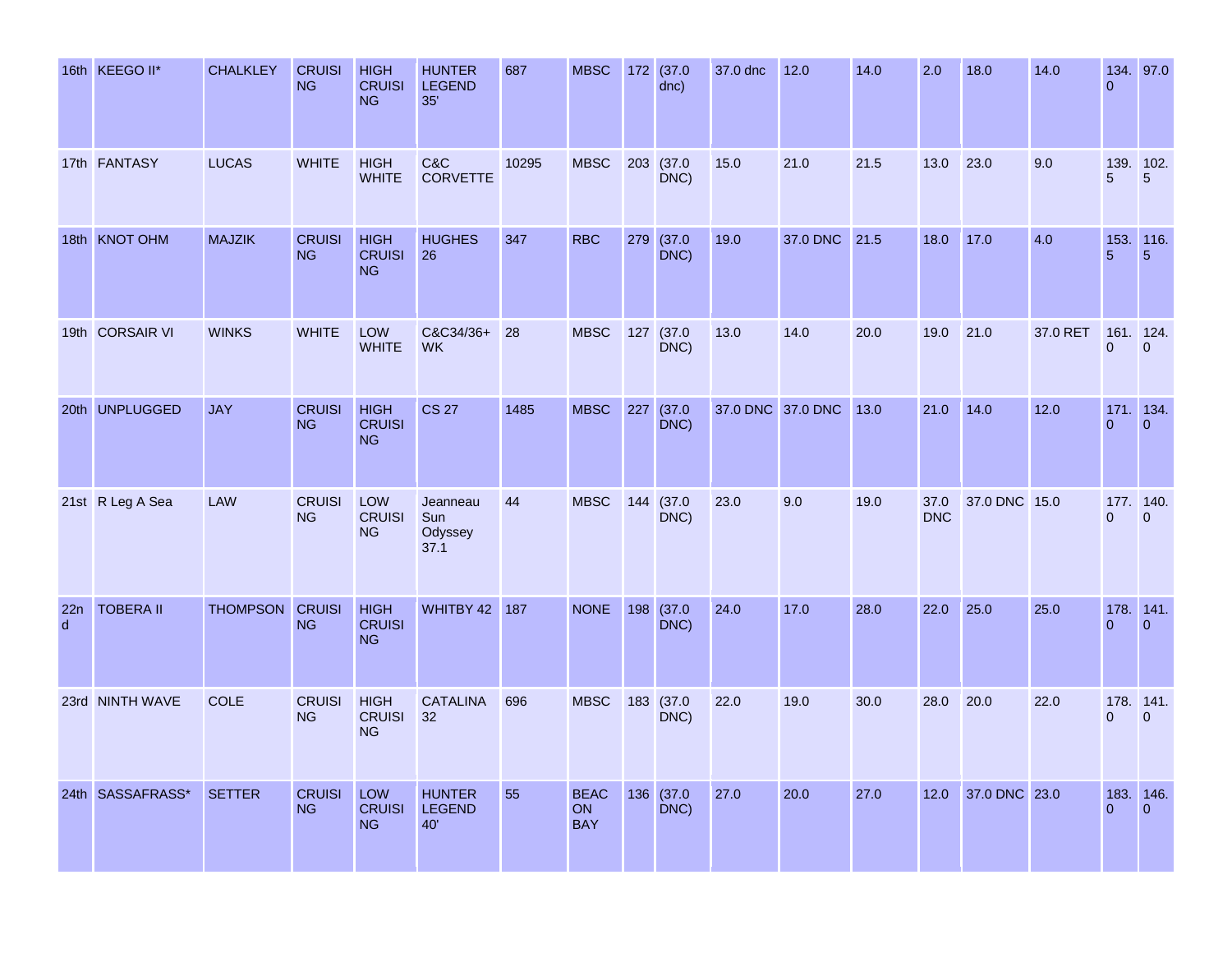|                                 | 25th ESCAPADE                    | ROWLANDS CRUISI<br><b>ON</b> | <b>NG</b>                  | <b>LOW</b><br><b>CRUISI</b><br><b>NG</b>  | CATALINA<br><b>MORGAN</b><br>381 | $\overline{4}$ | <b>MBSC</b>               | 141 | (37.0)<br>DNC)     | 26.0          | 24.0                   | 32.0               | 29.0               | 24.0              | 18.0                        | 190. 153.<br>$\Omega$     | $\Omega$                    |
|---------------------------------|----------------------------------|------------------------------|----------------------------|-------------------------------------------|----------------------------------|----------------|---------------------------|-----|--------------------|---------------|------------------------|--------------------|--------------------|-------------------|-----------------------------|---------------------------|-----------------------------|
|                                 | 26th WINDHOVER*                  | <b>FINDLAY</b>               | <b>CRUISI</b><br><b>NG</b> | <b>HIGH</b><br><b>CRUISI</b><br><b>NG</b> | <b>CATALINA</b><br>350-1 WK      | 120            | <b>RBC</b>                | 188 | (37.0)<br>DNC)     | 25.0          | 22.0                   | 26.0               | 30.0               | 37.0 DNC 20.0     |                             | 197. 160.<br>$\Omega$     | $\overline{0}$              |
|                                 | 27th WINDMAGIC                   | <b>BURKE</b>                 | <b>WHITE</b>               | <b>HIGH</b><br><b>WHITE</b>               | <b>C&amp;C 30</b>                | 272            | <b>CWYC</b> 211           |     | (37.0)<br>DNC)     | 18.0          | 18.0                   | 24.0               | 27.0               | 37.0 DNC 37.0 DNC |                             | $\Omega$                  | 198. 161.<br>$\overline{0}$ |
|                                 | 28th MOONSHADOW SESTON           |                              | <b>CRUISI</b><br><b>NG</b> | <b>HIGH</b><br><b>CRUISI</b><br><b>NG</b> | <b>ENDEAVO</b><br><b>UR</b>      | 356            | <b>THYC</b>               | 224 | (37.0)<br>DNC)     | 21.0          | 37.0 DNC               | 18.0               | 37.0<br><b>DNC</b> | 37.0 DNC 19.0     |                             | 206. 169.<br>$\Omega$     | $\Omega$                    |
|                                 | 29th ARIADNA*                    | VARMANDA                     | <b>CRUISI</b><br><b>NG</b> | <b>HIGH</b><br><b>CRUISI</b><br><b>NG</b> | <b>HUNTER 35 27</b>              |                | CWYC 172 (37.0            |     | DNC)               |               | 37.0 DNC 37.0 DNC      | 37.0<br><b>DNC</b> | 11.0               | 11.0              | 37.0 DNC                    | 207. 170.<br>$\mathbf{0}$ | $\overline{0}$              |
|                                 | 30th TE-HEREENY*                 | <b>LOUIS</b>                 | <b>CRUISI</b><br><b>NG</b> | <b>LOW</b><br><b>CRUISI</b><br><b>NG</b>  | JEANNEAU 22<br>409               |                | <b>WYE</b><br><b>HERT</b> |     | 113 (37.0)<br>DNC) | 28.0          | 25.0                   | 33.0               | 32.0               | 26.0              | 26.0                        | $\Omega$                  | 207. 170.<br>$\Omega$       |
|                                 | 31st WINDANCE*                   | <b>BOND</b>                  | <b>WHITE</b>               | <b>HIGH</b><br><b>WHITE</b>               | C&C 30                           | 24152          | <b>CWYC</b> 230           |     | (37.0)<br>DNC)     | 9.0           | 37.0 DNC               | 37.0<br><b>DNC</b> | 14.0               | 37.0 DNC 37.0 DNC |                             | 208. 171.<br>$\Omega$     | $\Omega$                    |
| 32 <sub>n</sub><br>$\mathsf{d}$ | <b>SHOCKINGBEA</b><br><b>UTY</b> | <b>MELEKHOV</b>              | <b>CRUISI</b><br><b>NG</b> | LOW<br><b>CRUISI</b><br><b>NG</b>         | HUNTER 35 2                      |                | <b>CWYC</b>               | 159 | (37.0)<br>DNC)     | 37.0 DNC 16.0 |                        | 25.0               | 37.0<br><b>DNC</b> |                   | 37.0 DNC 37.0 DNC 226. 189. | $\Omega$                  | $\Omega$                    |
|                                 | 33rd TRINITY*                    | <b>WORKMAN</b>               | <b>CRUISI</b><br><b>NG</b> | <b>HIGH</b><br><b>CRUISI</b><br><b>NG</b> | HUNTER 34 H340                   |                | <b>RBC</b>                |     | 178 (37.0<br>DNC)  |               | 37.0 DNC 37.0 DNC 31.0 |                    | 26.0               | 22.0              | 37.0 DNC 227. 190.          | $\mathbf{0}$              | $\mathbf{0}$                |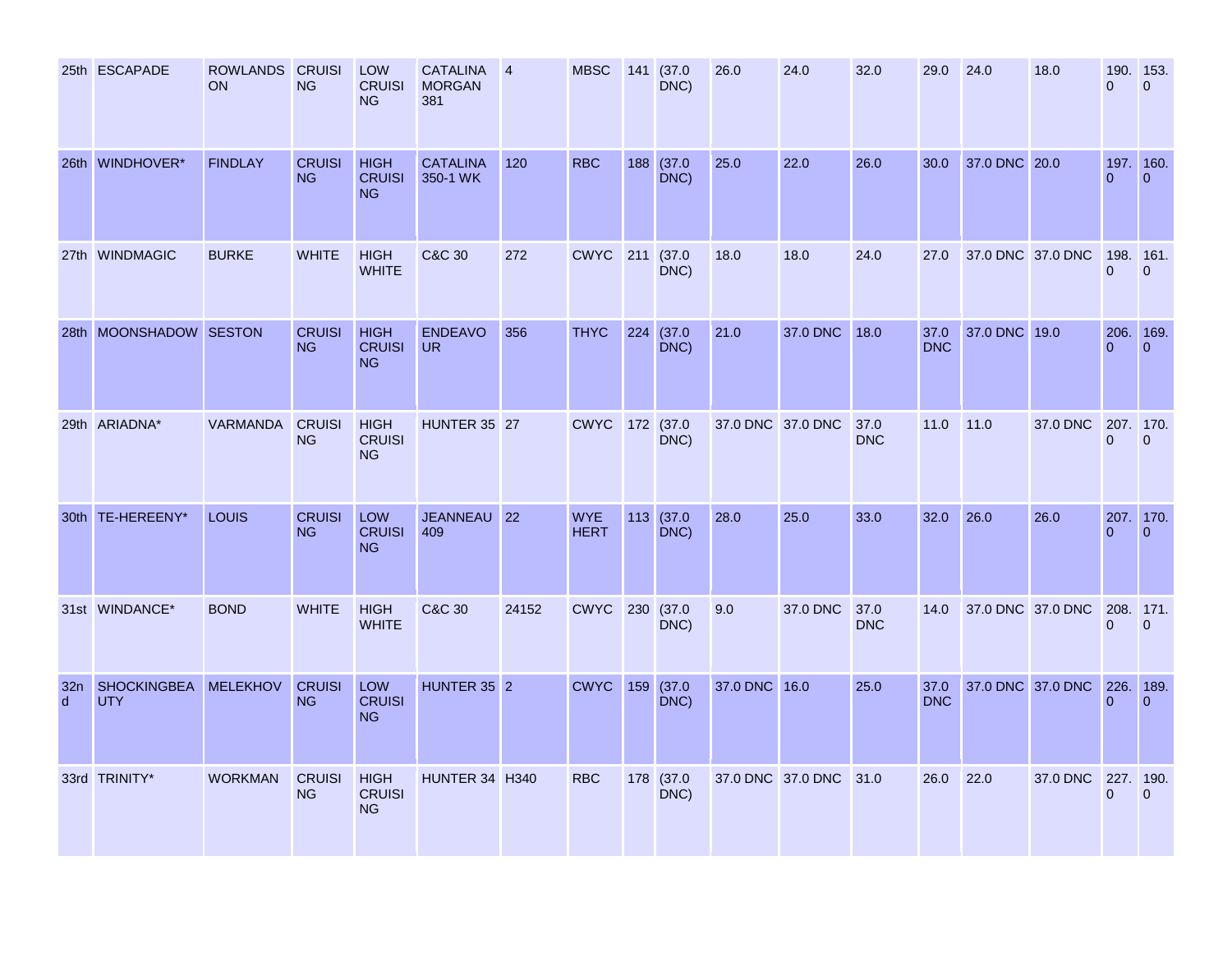|      | 34th HERE & NOW*       | <b>SUTHERLA</b><br>ND.              | <b>CRUISI</b><br>NG. | <b>LOW</b><br><b>CRUISI</b><br>NG. | CELESTIAL 66<br>48KTH                  |      | <b>MBSC</b>     | 148 (37.0)<br>DNC) |      | 37.0 DNC 37.0 DNC 29.0 |                    | <b>23.0</b>        | 37.0 DNC 37.0 DNC 237. 200.             | O |  |
|------|------------------------|-------------------------------------|----------------------|------------------------------------|----------------------------------------|------|-----------------|--------------------|------|------------------------|--------------------|--------------------|-----------------------------------------|---|--|
|      | 35th HAKUNA<br>MATATA* | <b>HOBBS</b>                        | <b>CRUISI</b><br>NG. | <b>LOW</b><br><b>CRUISI</b><br>NG. | <b>HUNTER</b><br><b>LEGEND</b><br>37.5 | 33   | <b>CWYC</b> 126 | (37.0)<br>DNC)     | 29.0 | 23.0                   | 37.0<br><b>DNC</b> | 37.0<br><b>DNC</b> | 37.0 DNC 37.0 DNC 237, 200.             | 0 |  |
| 36th | <b>Cirius</b>          | <b>SANGIULIA</b><br>NO <sub>1</sub> | <b>WHITE</b>         | <b>HIGH</b><br><b>WHITE</b>        | C&C30                                  | 272a | CWYC 213 (37.0  | DNC)               |      | 37.0 DNC 37.0 DNC 23.0 |                    | 31.0               | $\parallel$ 37.0 DNC 37.0 DNC 239, 202. |   |  |

### **C'WOOD COURSE - Aug 1**

**Start: Start 1, Finishes: Finish time, Time: 0905 Start: Start 2, Finishes: Finish time, Time: 0920 Start: Start 3, Finishes: Finish time, Time: 0926** 

|  |  | Rank BoatName LastName Fleet DIVISION ClassName BoatSailNo ClubID ASP Place Points |  |  |  |
|--|--|------------------------------------------------------------------------------------|--|--|--|
|  |  |                                                                                    |  |  |  |
|  |  |                                                                                    |  |  |  |

#### **C'WOOD - CHRISTIAN - Aug 1**

**Start: Start 1, Finishes: Finish time, Time: 1025 Start: Start 2, Finishes: Finish time, Time: 1120 Start: Start 3, Finishes: Finish time, Time: 1126** 

| <b>Rank</b>          | <b>BoatName</b>   | <b>LastName</b> | <b>Fleet</b>  | <b>DIVISION</b>    | <b>ClassName</b> | <b>BoatSailNo</b> | <b>ClubID</b> | <b>ASP</b> | <b>Start</b> | <b>Finish</b>         | <b>Elapsed Corrected Points</b> |     |
|----------------------|-------------------|-----------------|---------------|--------------------|------------------|-------------------|---------------|------------|--------------|-----------------------|---------------------------------|-----|
|                      |                   |                 |               |                    |                  |                   |               |            |              |                       |                                 |     |
| $\blacktriangleleft$ | <b>SGIAN DUBH</b> | <b>YOUNG</b>    | <b>WHITE</b>  | <b>LOW WHITE</b>   | NIAGARA 26 OB    | <b>CAN 14</b>     | <b>CWYC</b>   | 198        |              | 1120 16:28:14 5:08:14 | 4:51:16                         | 1.0 |
| $\overline{2}$       | <b>SHANNON I</b>  | <b>OWSTON R</b> | <b>FLYING</b> | <b>HIGH FLYING</b> | CAC30 > 506      | 428               | <b>RBC</b>    | 182        |              | 1126 16:29:40 5:03:40 | 4:54:49                         | 2.0 |
| 3                    | <b>SUNDANCE</b>   | <b>THURLEY</b>  | <b>WHITE</b>  | <b>HIGH WHITE</b>  | PEARSON 28       | 230               | <b>MBSC</b>   | 222        |              | 1120 16:52:26 5:32:26 | 5:02:02                         | 3.0 |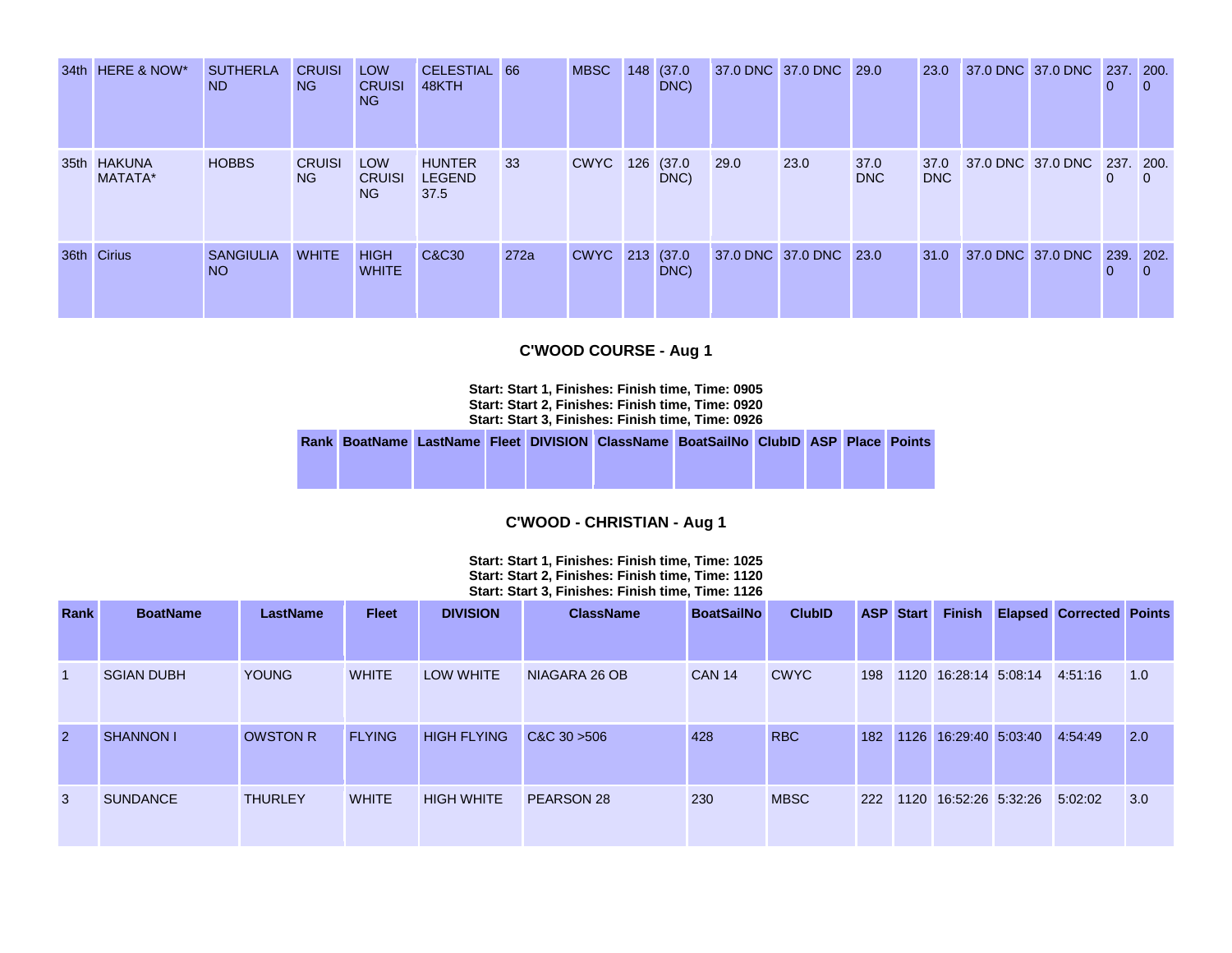| $\overline{4}$ | <b>ODDS AND ENDS</b>              | WOOLNOUGH FLYING |               | <b>HIGH FLYING</b> | ABBOTT 33                | 41    | <b>CWYC</b>      | 123 | 1126 16:07:30 4:41:30             |         | 5:04:03 | 4.0  |
|----------------|-----------------------------------|------------------|---------------|--------------------|--------------------------|-------|------------------|-----|-----------------------------------|---------|---------|------|
| 5              | <b>MISTRAL</b>                    | <b>VISSER</b>    | <b>WHITE</b>  | <b>HIGH WHITE</b>  | <b>MIRAGE 29</b>         | 134   | <b>BARRIE YC</b> | 205 | 1120 16:45:50 5:25:50             |         | 5:04:20 | 5.0  |
| 6              | QAMOTIQ                           | <b>OWSTON E</b>  | <b>FLYING</b> | <b>HIGH FLYING</b> | <b>GORMAN EXPRESS 35</b> | 54363 | <b>RBC</b>       | 123 | 1126 16:15:00 4:49:00             |         | 5:12:09 | 6.0  |
| $\overline{7}$ | <b>EXPRESSION</b>                 | <b>PARKHURST</b> | <b>WHITE</b>  | LOW WHITE          | <b>GOMAN EXP 30</b>      | 32017 | <b>MBSC</b>      | 162 | 1120 16:32:38 5:12:38             |         | 5:14:18 | 7.0  |
| 8              | <b>ASSORTED NUTS</b>              | <b>CAMPBELL</b>  | <b>FLYING</b> | <b>HIGH FLYING</b> | <b>C&amp;C 34</b>        | 64135 | <b>MBSC</b>      | 141 | 1126 162800                       | 5:02:00 | 5:15:22 | 8.0  |
| 9              | WINDANCE*                         | <b>BOND</b>      | <b>WHITE</b>  | <b>HIGH WHITE</b>  | C&C 30                   | 24152 | <b>CWYC</b>      | 230 | 1120 17:15:25 5:55:25             |         | 5:18:50 | 9.0  |
| 10             | <b>BUSH WACKER</b>                | <b>REE</b>       | <b>FLYING</b> | <b>LOW FLYING</b>  | SOVEREL 33-2 IB          | 26    | <b>CWYC</b>      | 88  | 1126 16:03:09 4:37:09             |         | 5:20:45 | 10.0 |
| 11             | <b>ARDA</b>                       | <b>WARMELINK</b> | <b>FLYING</b> | <b>HIGH FLYING</b> | <b>GOMAN EXP 30</b>      | 16    | <b>RBC</b>       |     | 151 1126 16:41:35 5:15:35         |         | 5:23:35 | 11.0 |
| 12             | CRAZY 8                           | <b>WIMMER</b>    | <b>FLYING</b> | <b>LOW FLYING</b>  | <b>BENETEAU 37.5</b>     | 130   | <b>THYC</b>      | 81  | 1126 16:03:09 4:37:09             |         | 5:25:24 | 12.0 |
| 13             | <b>CORSAIR VI</b>                 | <b>WINKS</b>     | <b>WHITE</b>  | LOW WHITE          | C&C34/36+WK              | 28    | <b>MBSC</b>      | 127 | 1120 16:23:49 5:03:49             |         | 5:25:40 | 13.0 |
| 14             | <b>SHEER</b><br><b>CONNECTION</b> | <b>TWIGG</b>     | <b>WHITE</b>  | <b>HIGH WHITE</b>  | <b>C&amp;C 30</b>        | 64131 | <b>CWYC</b>      | 201 | 1120 17:07:28 5:47:28             |         | 5:26:42 | 14.0 |
| 15             | <b>FANTASY</b>                    | <b>LUCAS</b>     | <b>WHITE</b>  | <b>HIGH WHITE</b>  | <b>C&amp;C CORVETTE</b>  | 10295 | <b>MBSC</b>      |     | 203 1120 17:23:26 6:03:26 5:40:35 |         |         | 15.0 |
| 16             | <b>ELUSIVE</b>                    | <b>MATHESON</b>  | <b>FLYING</b> | <b>LOW FLYING</b>  | J 120 CF                 | 50306 | <b>NONE</b>      | 50  | 1126 15:58:46 4:32:46 5:42:15     |         |         | 16.0 |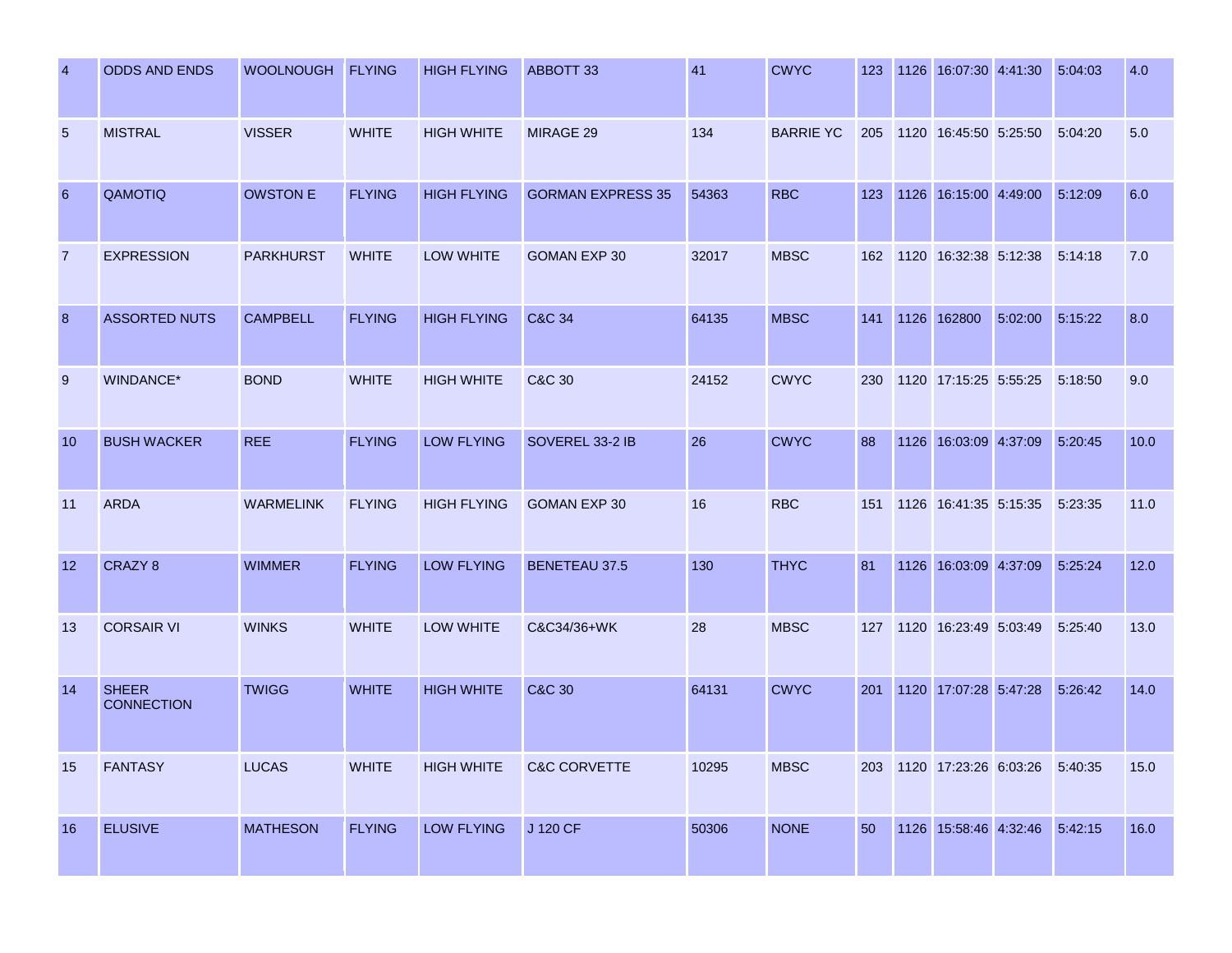| 17 | <b>KILTY</b>        | <b>SCHLORFF</b>         | <b>WHITE</b>         | <b>LOW WHITE</b>  | <b>TARTAN 33</b>             | 159   | <b>MBSC</b>                 | 187 | 1120 17:17:45 5:57:45 5:44:22 |         | 17.0 |
|----|---------------------|-------------------------|----------------------|-------------------|------------------------------|-------|-----------------------------|-----|-------------------------------|---------|------|
| 18 | <b>WINDMAGIC</b>    | <b>BURKE</b>            | <b>WHITE</b>         | <b>HIGH WHITE</b> | <b>C&amp;C 30</b>            | 272   | <b>CWYC</b>                 | 211 | 1120 17:37:00 6:17:00         | 5:48:41 | 18.0 |
| 19 | <b>KNOT OHM</b>     | <b>MAJZIK</b>           | <b>CRUISING HIGH</b> | <b>CRUISING</b>   | HUGHES 26                    | 347   | <b>RBC</b>                  | 279 | 1025 17:32:10 7:07:10         | 5:55:36 | 19.0 |
| 20 | <b>SECOND QUEST</b> | <b>HAYWORTH</b>         | <b>CRUISING LOW</b>  | <b>CRUISING</b>   | <b>BENETEAU 311</b>          | 25640 | <b>THYC</b>                 | 166 | 1025 16:42:07 6:17:07         | 6:16:27 | 20.0 |
| 21 | <b>MOONSHADOW</b>   | <b>SESTON</b>           | CRUISING HIGH        | <b>CRUISING</b>   | <b>ENDEAVOUR</b>             | 356   | <b>THYC</b>                 | 224 | 1025 17:24:44 6:59:44         | 6:20:08 | 21.0 |
| 22 | <b>NINTH WAVE</b>   | COLE                    | <b>CRUISING HIGH</b> | <b>CRUISING</b>   | <b>CATALINA 32</b>           | 696   | <b>MBSC</b>                 | 183 | 1025 17:04:56 6:39:56         | 6:27:37 | 22.0 |
| 23 | R Leg A Sea         | LAW                     | <b>CRUISING LOW</b>  | <b>CRUISING</b>   | Jeanneau Sun Odyssey<br>37.1 | 44    | <b>MBSC</b>                 | 144 | 1025 16:38:28 6:13:28         | 6:27:51 | 23.0 |
| 24 | <b>TOBERA II</b>    | <b>THOMPSON</b>         | <b>CRUISING HIGH</b> | <b>CRUISING</b>   | WHITBY 42                    | 187   | <b>NONE</b>                 | 198 | 1025 17:30:15 7:05:15         | 6:41:50 | 24.0 |
| 25 | WINDHOVER*          | <b>FINDLAY</b>          | CRUISING HIGH        | <b>CRUISING</b>   | CATALINA 350-1 WK            | 120   | <b>RBC</b>                  | 188 | 1025 17:24:05 6:59:05         | 6:42:44 | 25.0 |
| 26 | <b>ESCAPADE</b>     | ROWLANDSON CRUISING LOW |                      | <b>CRUISING</b>   | CATALINA MORGAN 381 4        |       | <b>MBSC</b>                 | 141 | 1025 17:12:57 6:47:57         | 7:06:00 | 26.0 |
| 27 | SASSAFRASS*         | <b>SETTER</b>           | CRUISING LOW         | <b>CRUISING</b>   | HUNTER LEGEND 40'            | 55    | <b>BEACON</b><br><b>BAY</b> | 136 | 1025 17:21:27 6:56:27         | 7:18:55 | 27.0 |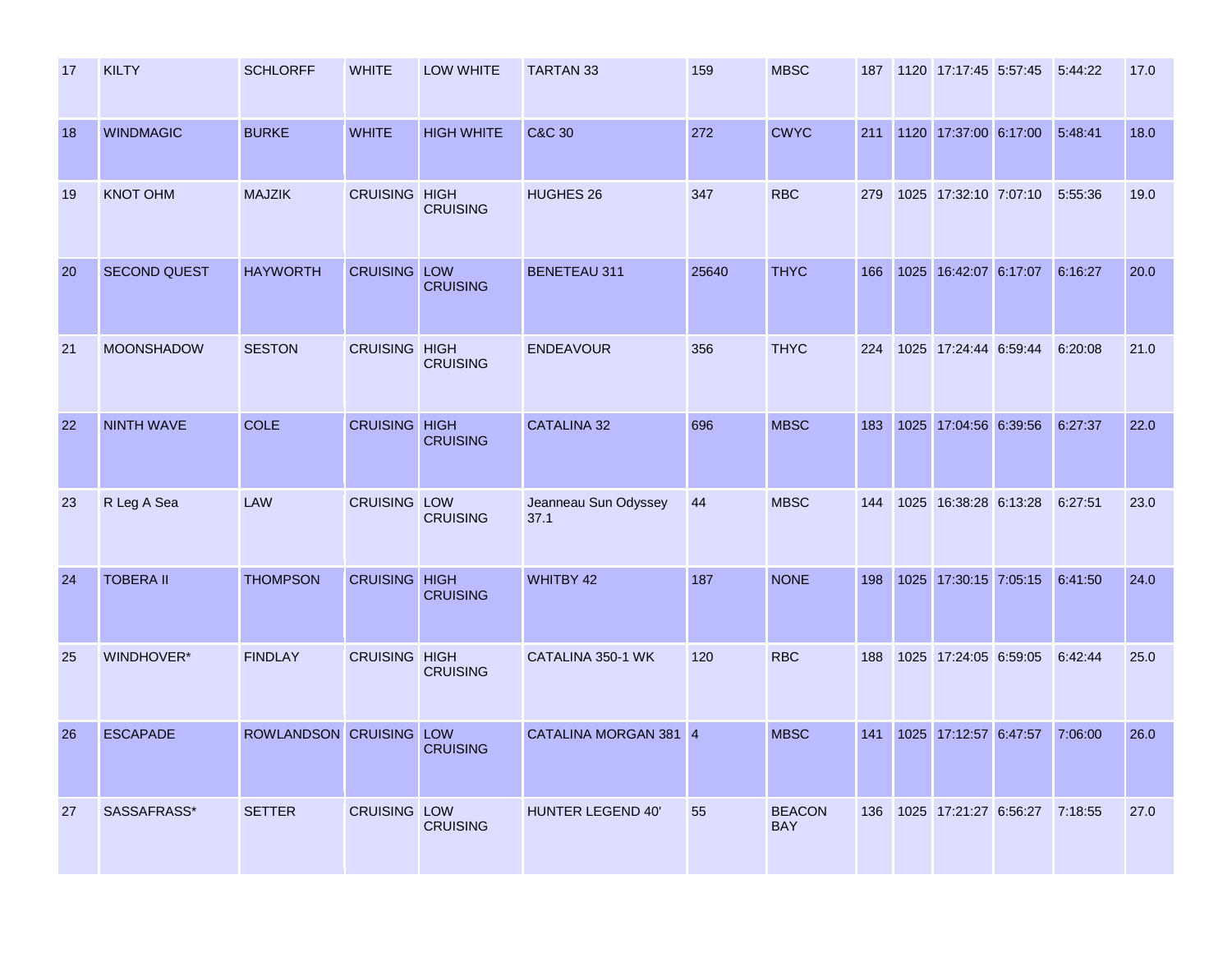| 28 | TE-HEREENY*           | <b>LOUIS</b> | <b>CRUISING LOW</b> | <b>CRUISING</b> | JEANNEAU 409       | 22 | <b>WYE HERT</b> | 113 | 1025 17:37:29 7:12:29 | 7:56:12 | 28.0 |
|----|-----------------------|--------------|---------------------|-----------------|--------------------|----|-----------------|-----|-----------------------|---------|------|
| 29 | <b>HAKUNA MATATA*</b> | <b>HOBBS</b> | <b>CRUISING LOW</b> | <b>CRUISING</b> | HUNTER LEGEND 37.5 | 33 | <b>CWYC</b>     | 126 | 1025 17:55:38 7:30:38 | 8:03:57 | 29.0 |

### **CHRISTIAN-WESTERN - Aug 2**

**Start: Start 1, Finishes: Finish time, Time: 0905 Start: Start 3, Finishes: Finish time, Time: 0920 Start: Start 2, Finishes: Finish time, Time: 0926** 

| Rank           | <b>BoatName</b>      | <b>LastName</b>  | <b>Fleet</b>  | <b>DIVISION</b>    | <b>ClassName</b>         | <b>BoatSailNo</b> | <b>ClubID</b> |     | <b>ASP</b> Start | <b>Finish</b>         | <b>Elapsed Corrected Points</b> |     |
|----------------|----------------------|------------------|---------------|--------------------|--------------------------|-------------------|---------------|-----|------------------|-----------------------|---------------------------------|-----|
| -1             | <b>SGIAN DUBH</b>    | <b>YOUNG</b>     | <b>WHITE</b>  | <b>LOW WHITE</b>   | NIAGARA 26 OB            | <b>CAN 14</b>     | <b>CWYC</b>   | 198 |                  | 0920 12:26:41 3:06:41 | 2:56:24                         | 1.0 |
| $\overline{2}$ | CRAZY 8              | <b>WIMMER</b>    | <b>FLYING</b> | <b>LOW FLYING</b>  | <b>BENETEAU 37.5</b>     | 130               | <b>THYC</b>   | 81  |                  | 0926 11:59:57 2:33:57 | 3:00:45                         | 2.0 |
| 3              | QAMOTIQ              | <b>OWSTON E</b>  | <b>FLYING</b> | <b>HIGH FLYING</b> | <b>GORMAN EXPRESS 35</b> | 54363             | <b>RBC</b>    | 123 |                  | 0926 12:18:32 2:52:32 | 3:06:21                         | 3.0 |
| $\overline{4}$ | <b>ODDS AND ENDS</b> | <b>WOOLNOUGH</b> | <b>FLYING</b> | <b>HIGH FLYING</b> | ABBOTT 33                | 41                | <b>CWYC</b>   | 123 |                  | 0926 12:20:29 2:54:29 | 3:08:27                         | 4.0 |
| 5              | <b>SECOND QUEST</b>  | <b>HAYWORTH</b>  | CRUISING LOW  | <b>CRUISING</b>    | <b>BENETEAU 311</b>      | 25640             | <b>THYC</b>   | 166 |                  | 0905 12:16:58 3:11:58 | 3:11:38                         | 5.0 |
| 6              | <b>BUSH WACKER</b>   | <b>REE</b>       | <b>FLYING</b> | <b>LOW FLYING</b>  | SOVEREL 33-2 IB          | 26                | <b>CWYC</b>   | 88  |                  | 0926 12:13:38 2:47:38 | 3:14:00                         | 6.0 |
| $\overline{7}$ | <b>EXPRESSION</b>    | <b>PARKHURST</b> | <b>WHITE</b>  | <b>LOW WHITE</b>   | <b>GOMAN EXP 30</b>      | 32017             | <b>MBSC</b>   | 162 |                  | 0920 12:40:37 3:20:37 | 3:21:41                         | 7.0 |
| 8              | <b>ARDA</b>          | <b>WARMELINK</b> | <b>FLYING</b> | <b>HIGH FLYING</b> | <b>GOMAN EXP 30</b>      | 16                | <b>RBC</b>    | 151 |                  | 0926 12:42:45 3:16:45 | 3:21:44                         | 8.0 |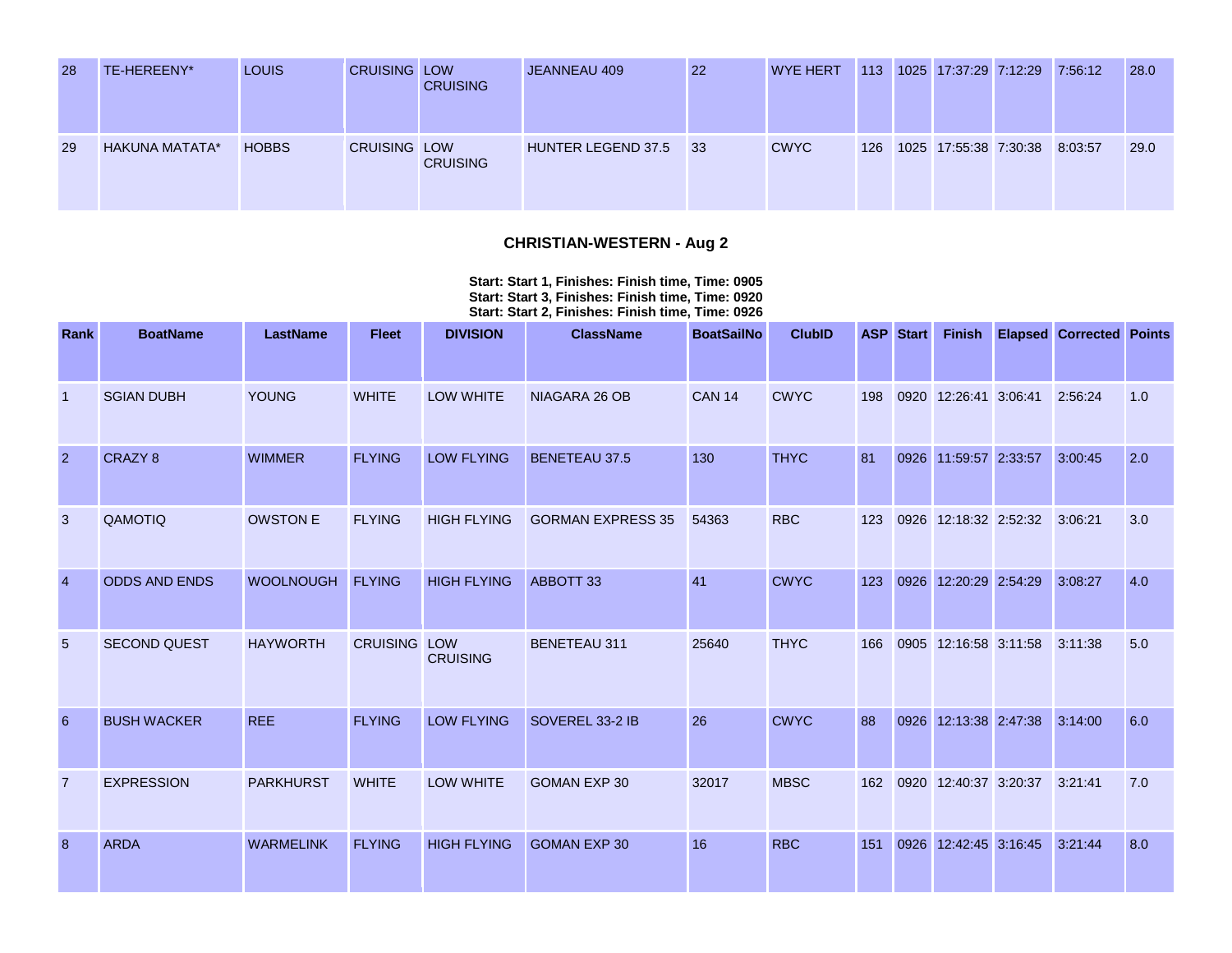| 9  | R Leg A Sea                       | LAW             | <b>CRUISING LOW</b>  | <b>CRUISING</b>    | Jeanneau Sun Odyssey<br>37.1 | 44             | <b>MBSC</b>      | 144 | 0905 12:21:03 3:16:03 3:23:36 |         |         | 9.0  |
|----|-----------------------------------|-----------------|----------------------|--------------------|------------------------------|----------------|------------------|-----|-------------------------------|---------|---------|------|
| 10 | <b>ELUSIVE</b>                    | <b>MATHESON</b> | <b>FLYING</b>        | <b>LOW FLYING</b>  | J 120 CF                     | 50306          | <b>NONE</b>      | 50  | 0926 12:08:19 2:42:19         |         | 3:23:40 | 10.0 |
| 11 | <b>SHANNON I</b>                  | <b>OWSTON R</b> | <b>FLYING</b>        | <b>HIGH FLYING</b> | C&C 30 > 506                 | 428            | <b>RBC</b>       | 182 | 0926 12:58:09 3:32:09         |         | 3:25:58 | 11.0 |
| 12 | KEEGO II*                         | <b>CHALKLEY</b> | <b>CRUISING HIGH</b> | <b>CRUISING</b>    | <b>HUNTER LEGEND 35'</b>     | 687            | <b>MBSC</b>      | 172 | 0905 12:47:21 3:42:21         |         | 3:39:38 | 12.0 |
| 13 | <b>MISTRAL</b>                    | <b>VISSER</b>   | <b>WHITE</b>         | <b>HIGH WHITE</b>  | MIRAGE 29                    | 134            | <b>BARRIE YC</b> |     | 205 0920 13:17:19 3:57:19     |         | 3:41:40 | 13.0 |
| 14 | <b>CORSAIR VI</b>                 | <b>WINKS</b>    | <b>WHITE</b>         | LOW WHITE          | C&C34/36+WK                  | 28             | <b>MBSC</b>      |     | 127 0920 12:51:20 3:31:20     |         | 3:46:32 | 14.0 |
| 15 | <b>SHEER</b><br><b>CONNECTION</b> | <b>TWIGG</b>    | <b>WHITE</b>         | <b>HIGH WHITE</b>  | <b>C&amp;C 30</b>            | 64131          | <b>CWYC</b>      | 201 | 0920 13:22:15 4:02:15         |         | 3:47:46 | 15.0 |
| 16 | <b>SHOCKINGBEAUTY</b>             | <b>MELEKHOV</b> | <b>CRUISING LOW</b>  | <b>CRUISING</b>    | <b>HUNTER 35</b>             | $\overline{2}$ | <b>CWYC</b>      | 159 | 0905 130528                   | 4:00:28 | 4:03:02 | 16.0 |
| 17 | <b>TOBERA II</b>                  | <b>THOMPSON</b> | <b>CRUISING HIGH</b> | <b>CRUISING</b>    | WHITBY 42                    | 187            | <b>NONE</b>      | 198 | 0905 13:28:04 4:23:04         |         | 4:08:35 | 17.0 |
| 18 | <b>WINDMAGIC</b>                  | <b>BURKE</b>    | <b>WHITE</b>         | <b>HIGH WHITE</b>  | <b>C&amp;C 30</b>            | 272            | <b>CWYC</b>      | 211 | 0920 13:50:00 4:30:00         |         | 4:09:43 | 18.0 |
| 19 | <b>NINTH WAVE</b>                 | <b>COLE</b>     | <b>CRUISING HIGH</b> | <b>CRUISING</b>    | <b>CATALINA 32</b>           | 696            | <b>MBSC</b>      | 183 | 0905 13:23:27 4:18:27 4:10:29 |         |         | 19.0 |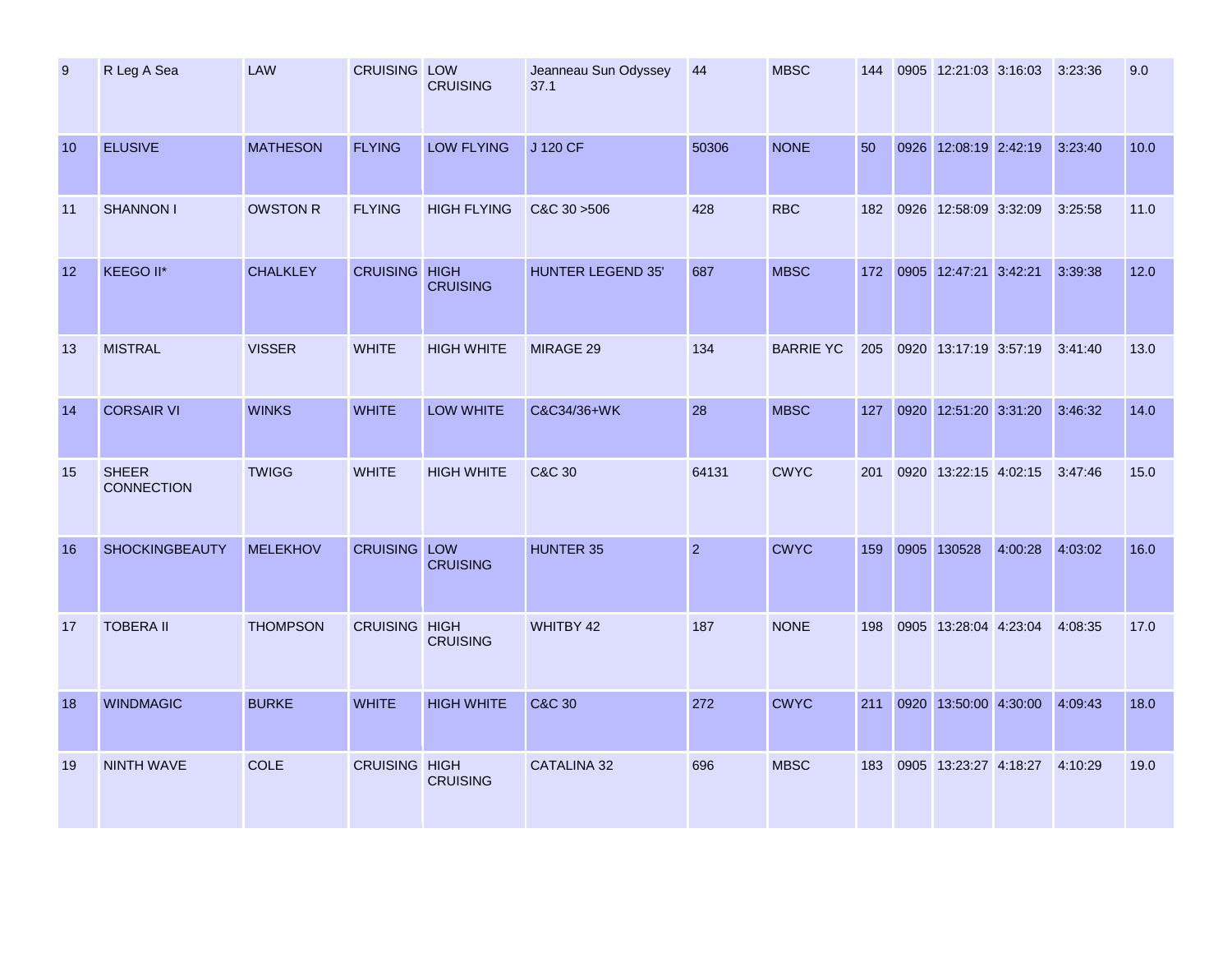| 20 | SASSAFRASS*           | <b>SETTER</b>           | <b>CRUISING LOW</b>  | <b>CRUISING</b>    | <b>HUNTER LEGEND 40'</b>      | 55             | <b>BEACON</b><br><b>BAY</b> | 136 | 0905 | 13:06:31 4:01:31      |     | 4:14:33 | 20.0 |
|----|-----------------------|-------------------------|----------------------|--------------------|-------------------------------|----------------|-----------------------------|-----|------|-----------------------|-----|---------|------|
| 21 | <b>FANTASY</b>        | <b>LUCAS</b>            | <b>WHITE</b>         | <b>HIGH WHITE</b>  | <b>C&amp;C CORVETTE</b>       | 10295          | <b>MBSC</b>                 | 203 |      | 0920 13:52:00 4:32:00 |     | 4:14:54 | 21.0 |
| 22 | WINDHOVER*            | <b>FINDLAY</b>          | <b>CRUISING HIGH</b> | <b>CRUISING</b>    | CATALINA 350-1 WK             | 120            | <b>RBC</b>                  | 188 |      | 0905 13:36:01 4:31:01 |     | 4:20:26 | 22.0 |
| 23 | <b>HAKUNA MATATA*</b> | <b>HOBBS</b>            | <b>CRUISING LOW</b>  | <b>CRUISING</b>    | HUNTER LEGEND 37.5            | 33             | <b>CWYC</b>                 | 126 |      | 0905 13:08:43 4:03:43 |     | 4:21:44 | 23.0 |
| 24 | <b>ESCAPADE</b>       | ROWLANDSON CRUISING LOW |                      | <b>CRUISING</b>    | <b>CATALINA MORGAN</b><br>381 | $\overline{4}$ | <b>MBSC</b>                 | 141 |      | 0905 13:22:26 4:17:26 |     | 4:28:49 | 24.0 |
| 25 | TE-HEREENY*           | LOUIS                   | <b>CRUISING LOW</b>  | <b>CRUISING</b>    | JEANNEAU 409                  | 22             | <b>WYE HERT</b>             | 113 |      | 0905 13:25:32 4:20:32 |     | 4:46:52 | 25.0 |
| 26 | <b>SUNDANCE</b>       | <b>THURLEY</b>          | <b>WHITE</b>         | <b>HIGH WHITE</b>  | PEARSON 28                    | 230            | <b>MBSC</b>                 | 222 |      | 0920 13:06:31 RET     |     |         | 37.0 |
| 26 | <b>ASSORTED NUTS</b>  | <b>CAMPBELL</b>         | <b>FLYING</b>        | <b>HIGH FLYING</b> | C&C 34                        | 64135          | <b>MBSC</b>                 | 141 |      |                       | ret |         | 37.0 |
| 26 | <b>KILTY</b>          | <b>SCHLORFF</b>         | <b>WHITE</b>         | <b>LOW WHITE</b>   | <b>TARTAN 33</b>              | 159            | <b>MBSC</b>                 | 187 |      | 0920 12:49:08 DSQ     |     |         | 37.0 |

# **WESTERN-SANS - Aug 2**

**Start: Start 1, Finishes: Finish time, Time: 1435 Start: Start 3, Finishes: Finish time, Time: 1445 Start: Start 2, Finishes: Finish time, Time: 1452** 

| <b>Rank</b> | <b>BoatName</b> | LastName | <b>Fleet</b> | <b>DIVISION</b> | <b>ClassName</b> | <b>BoatSailNo</b> | <b>ClubID</b> | <b>ASP</b> Start |  | <b>Finish Elapsed Corrected Points</b> |  |
|-------------|-----------------|----------|--------------|-----------------|------------------|-------------------|---------------|------------------|--|----------------------------------------|--|
|             |                 |          |              |                 |                  |                   |               |                  |  |                                        |  |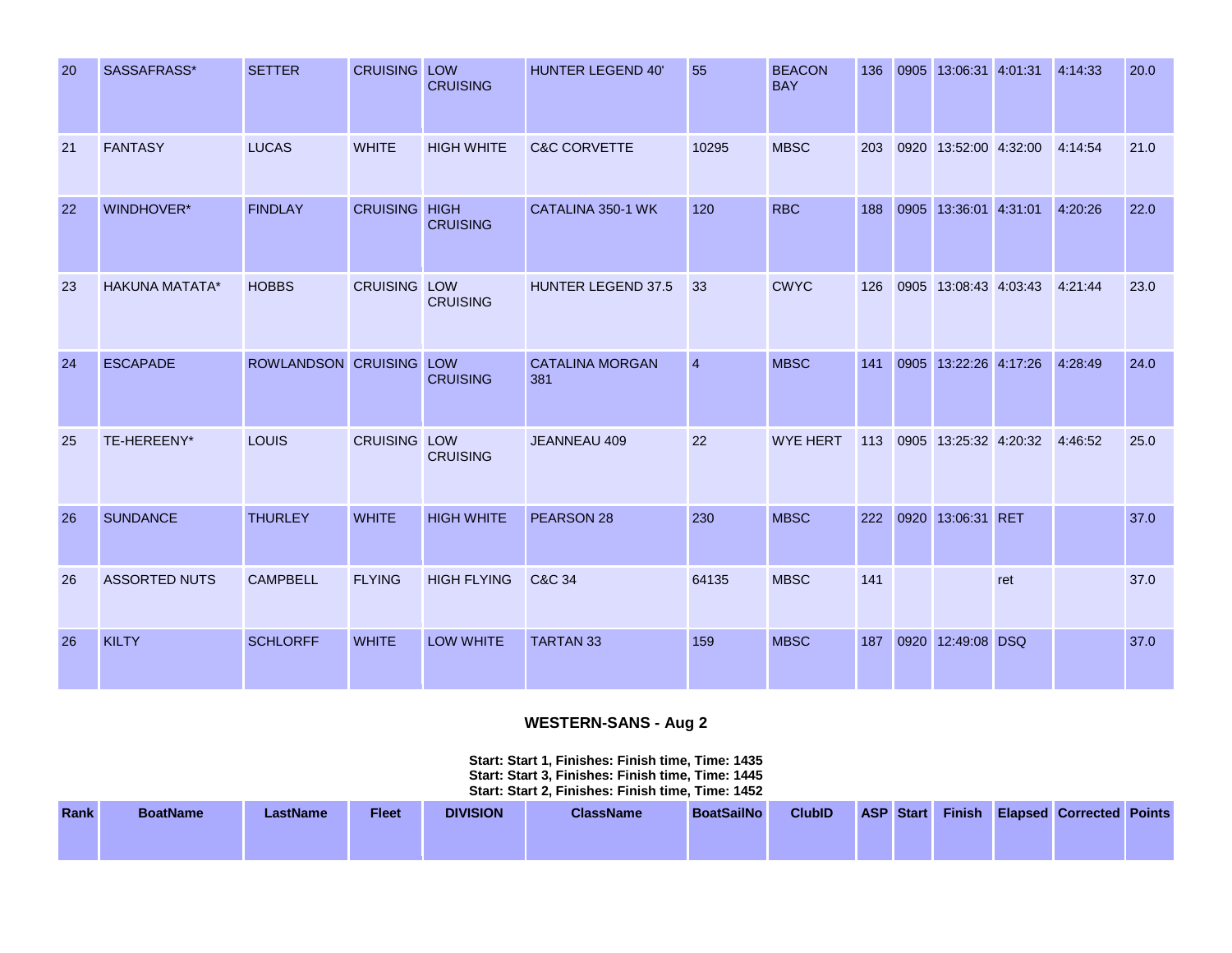| -1             | <b>ARDA</b>          | <b>WARMELINK</b> | <b>FLYING</b>        | <b>HIGH FLYING</b> | <b>GOMAN EXP 30</b>      | 16            | <b>RBC</b>       | 151 | 1452 17:00:55 2:08:55 2:12:11         |         |         | 1.0  |
|----------------|----------------------|------------------|----------------------|--------------------|--------------------------|---------------|------------------|-----|---------------------------------------|---------|---------|------|
| $\overline{2}$ | <b>ODDS AND ENDS</b> | <b>WOOLNOUGH</b> | <b>FLYING</b>        | <b>HIGH FLYING</b> | ABBOTT 33                | 41            | <b>CWYC</b>      | 123 | 1452 16:54:52 2:02:52                 |         | 2:12:42 | 2.0  |
| 3              | <b>SHANNON I</b>     | <b>OWSTON R</b>  | <b>FLYING</b>        | <b>HIGH FLYING</b> | C&C 30 > 506             | 428           | <b>RBC</b>       | 182 | 1452 17:11:54 2:19:54                 |         | 2:15:49 | 3.0  |
| $\overline{4}$ | <b>BUSH WACKER</b>   | <b>REE</b>       | <b>FLYING</b>        | <b>LOW FLYING</b>  | SOVEREL 33-2 IB          | 26            | <b>CWYC</b>      | 88  | 1452 165107                           | 1:59:07 | 2:17:51 | 4.0  |
| 5              | <b>ASSORTED NUTS</b> | <b>CAMPBELL</b>  | <b>FLYING</b>        | <b>HIGH FLYING</b> | C&C 34                   | 64135         | <b>MBSC</b>      | 141 | 1452 17:04:39 2:12:39                 |         | 2:18:31 | 5.0  |
| 6              | <b>SGIAN DUBH</b>    | <b>YOUNG</b>     | <b>WHITE</b>         | LOW WHITE          | NIAGARA 26 OB            | <b>CAN 14</b> | <b>CWYC</b>      | 198 | 1445 17:13:08 2:28:08                 |         | 2:19:59 | 6.0  |
| $\overline{7}$ | CRAZY 8              | <b>WIMMER</b>    | <b>FLYING</b>        | <b>LOW FLYING</b>  | <b>BENETEAU 37.5</b>     | 130           | <b>THYC</b>      | 81  | 1452 16:51:47 1:59:47                 |         | 2:20:38 | 7.0  |
| 8              | <b>ELUSIVE</b>       | <b>MATHESON</b>  | <b>FLYING</b>        | <b>LOW FLYING</b>  | J 120 CF                 | 50306         | <b>NONE</b>      | 50  | 1452 16:46:15 1:54:15                 |         | 2:23:21 | 8.0  |
| 9              | QAMOTIQ              | <b>OWSTON E</b>  | <b>FLYING</b>        | <b>HIGH FLYING</b> | <b>GORMAN EXPRESS 35</b> | 54363         | <b>RBC</b>       | 123 | 1452 170506                           | 2:13:06 | 2:23:46 | 9.0  |
| 10             | <b>SECOND QUEST</b>  | <b>HAYWORTH</b>  | <b>CRUISING LOW</b>  | <b>CRUISING</b>    | <b>BENETEAU 311</b>      | 25640         | <b>THYC</b>      | 166 | 1435 17:06:13 2:31:13                 |         | 2:30:57 | 10.0 |
| 11             | <b>MISTRAL</b>       | <b>VISSER</b>    | <b>WHITE</b>         | <b>HIGH WHITE</b>  | MIRAGE 29                | 134           | <b>BARRIE YC</b> | 205 | 1445 17:30:55 2:45:55                 |         | 2:34:58 | 11.0 |
| 12             | <b>KILTY</b>         | <b>SCHLORFF</b>  | <b>WHITE</b>         | <b>LOW WHITE</b>   | <b>TARTAN 33</b>         | 159           | <b>MBSC</b>      |     | 187  1445  17:27:05  2:42:05  2:36:01 |         |         | 12.0 |
| 13             | <b>UNPLUGGED</b>     | <b>JAY</b>       | <b>CRUISING HIGH</b> | <b>CRUISING</b>    | <b>CS 27</b>             | 1485          | <b>MBSC</b>      | 227 | 1435 17:30:00 2:55:00 2:37:44         |         |         | 13.0 |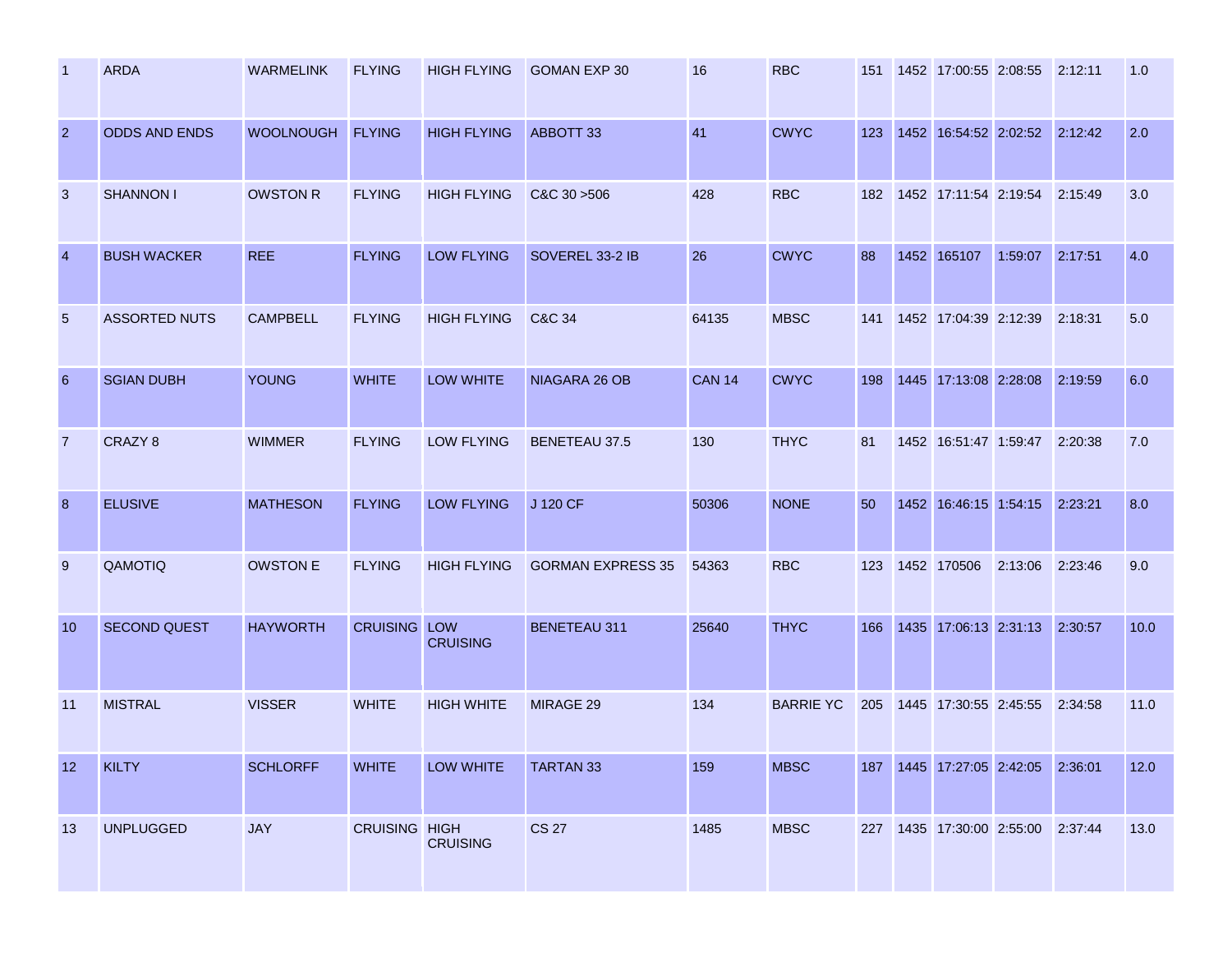| 14 | KEEGO II*                         | <b>CHALKLEY</b>  | <b>CRUISING HIGH</b> | <b>CRUISING</b>   | <b>HUNTER LEGEND 35'</b>     | 687            | <b>MBSC</b> | 172 | 1435 17:14:59 2:39:59             |                 | 2:38:02 | 14.0 |
|----|-----------------------------------|------------------|----------------------|-------------------|------------------------------|----------------|-------------|-----|-----------------------------------|-----------------|---------|------|
| 15 | <b>SHEER</b><br><b>CONNECTION</b> | <b>TWIGG</b>     | <b>WHITE</b>         | <b>HIGH WHITE</b> | <b>C&amp;C 30</b>            | 64131          | <b>CWYC</b> | 201 | 1445 17:33:07 2:48:07             |                 | 2:38:04 | 15.0 |
| 16 | <b>EXPRESSION</b>                 | <b>PARKHURST</b> | <b>WHITE</b>         | LOW WHITE         | <b>GOMAN EXP 30</b>          | 32017          | <b>MBSC</b> | 162 | 1445 17:26:08 2:41:08             |                 | 2:41:59 | 16.0 |
| 17 | <b>SUNDANCE</b>                   | <b>THURLEY</b>   | <b>WHITE</b>         | <b>HIGH WHITE</b> | PEARSON 28                   | 230            | <b>MBSC</b> | 222 | 1445 17:46:01 3:01:01             |                 | 2:44:28 | 17.0 |
| 18 | <b>MOONSHADOW</b>                 | <b>SESTON</b>    | <b>CRUISING HIGH</b> | <b>CRUISING</b>   | <b>ENDEAVOUR</b>             | 356            | <b>THYC</b> | 224 | 1435 17:36:54 3:01:54 2:44:44     |                 |         | 18.0 |
| 19 | R Leg A Sea                       | LAW              | <b>CRUISING LOW</b>  | <b>CRUISING</b>   | Jeanneau Sun Odyssey<br>37.1 | 44             | <b>MBSC</b> | 144 | 1435 17:14:53 2:39:53             |                 | 2:46:02 | 19.0 |
| 20 | <b>CORSAIR VI</b>                 | <b>WINKS</b>     | <b>WHITE</b>         | LOW WHITE         | C&C34/36+WK                  | 28             | <b>MBSC</b> | 127 | 1445 17:21:56 2:36:56             |                 | 2:48:13 | 20.0 |
| 21 | <b>FANTASY</b>                    | <b>LUCAS</b>     | <b>WHITE</b>         | <b>HIGH WHITE</b> | <b>C&amp;C CORVETTE</b>      | 10295          | <b>MBSC</b> | 203 | 1445 17:45:58 3:00:58             |                 | 2:49:35 | 21.5 |
| 21 | <b>KNOT OHM</b>                   | <b>MAJZIK</b>    | <b>CRUISING HIGH</b> | <b>CRUISING</b>   | <b>HUGHES 26</b>             | 347            | <b>RBC</b>  | 279 | 1435 17:58:43 3:23:43             |                 | 2:49:35 | 21.5 |
| 23 | Cirius                            | SANGIULIANO      | <b>WHITE</b>         | <b>HIGH WHITE</b> | C&C30                        | 272a           | <b>CWYC</b> | 213 | 1445 17:50:25 3:05:25             |                 | 2:50:56 | 23.0 |
| 24 | <b>WINDMAGIC</b>                  | <b>BURKE</b>     | <b>WHITE</b>         | <b>HIGH WHITE</b> | C&C 30                       | 272            | <b>CWYC</b> |     | 211 1445 17:52:07 3:07:07 2:53:04 |                 |         | 24.0 |
| 25 | SHOCKINGBEAUTY                    | <b>MELEKHOV</b>  | <b>CRUISING LOW</b>  | <b>CRUISING</b>   | HUNTER 35                    | $\overline{2}$ | <b>CWYC</b> |     | 159 1435 172649                   | 2:51:49 2:53:39 |         | 25.0 |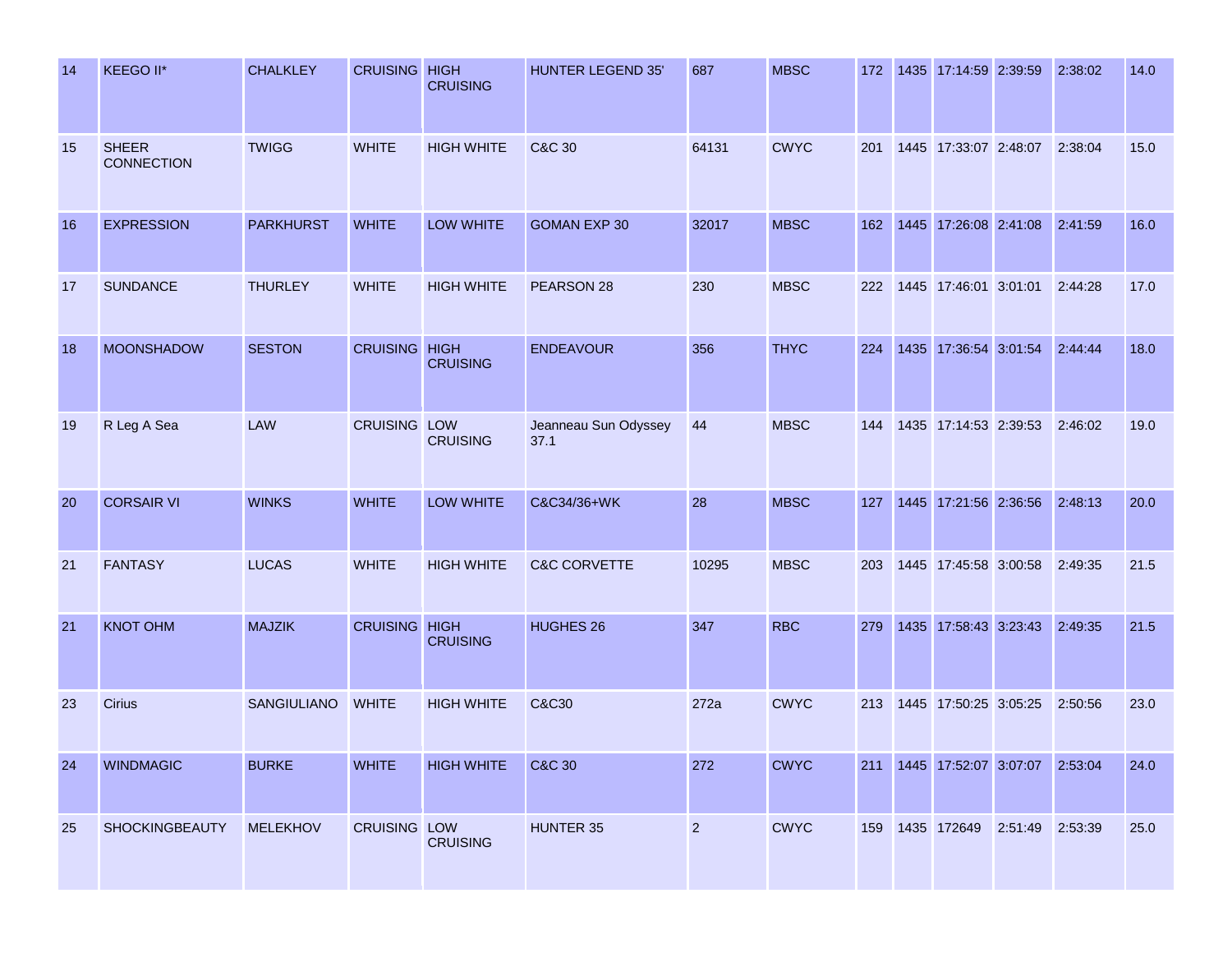| 26 | WINDHOVER*        | <b>FINDLAY</b>          | <b>CRUISING HIGH</b> | <b>CRUISING</b> | CATALINA 350-1 WK             | 120            | <b>RBC</b>                  | 188 | 1435 17:40:14 3:05:14     |         | 2:58:00 | 26.0 |
|----|-------------------|-------------------------|----------------------|-----------------|-------------------------------|----------------|-----------------------------|-----|---------------------------|---------|---------|------|
| 27 | SASSAFRASS*       | <b>SETTER</b>           | <b>CRUISING LOW</b>  | <b>CRUISING</b> | HUNTER LEGEND 40'             | 55             | <b>BEACON</b><br><b>BAY</b> | 136 | 1435 17:24:35 2:49:35     |         | 2:58:44 | 27.0 |
| 28 | <b>TOBERA II</b>  | <b>THOMPSON</b>         | <b>CRUISING HIGH</b> | <b>CRUISING</b> | WHITBY 42                     | 187            | <b>NONE</b>                 | 198 | 1435 17:51:26 3:16:26     |         | 3:05:37 | 28.0 |
| 29 | HERE & NOW*       | <b>SUTHERLAND</b>       | <b>CRUISING LOW</b>  | <b>CRUISING</b> | <b>CELESTIAL 48KTH</b>        | 66             | <b>MBSC</b>                 | 148 | 1435 17:38:46 3:03:46     |         | 3:09:27 | 29.0 |
| 30 | <b>NINTH WAVE</b> | <b>COLE</b>             | <b>CRUISING HIGH</b> | <b>CRUISING</b> | <b>CATALINA 32</b>            | 696            | <b>MBSC</b>                 | 183 | 1435 17:59:48 3:24:48     |         | 3:18:30 | 30.0 |
| 31 | <b>TRINITY*</b>   | <b>WORKMAN</b>          | <b>CRUISING HIGH</b> | <b>CRUISING</b> | <b>HUNTER 34</b>              | H340           | <b>RBC</b>                  | 178 | 1435 17:59:59 3:24:59     |         | 3:20:23 | 31.0 |
| 32 | <b>ESCAPADE</b>   | ROWLANDSON CRUISING LOW |                      | <b>CRUISING</b> | <b>CATALINA MORGAN</b><br>381 | $\overline{4}$ | <b>MBSC</b>                 | 141 | 1435 175716               | 3:22:16 | 3:31:13 | 32.0 |
| 33 | TE-HEREENY*       | <b>LOUIS</b>            | <b>CRUISING LOW</b>  | <b>CRUISING</b> | JEANNEAU 409                  | 22             | <b>WYE HERT</b>             |     | 113 1435 17:56:47 3:21:47 |         | 3:42:11 | 33.0 |

# **SANS-HOPE - Aug 3**

#### **Start: Start 1, Finishes: Finish time, Time: 0905 Start: Start 3, Finishes: Finish time, Time: 0920 Start: Start 2, Finishes: Finish time, Time: 0926**

| <b>Rank</b> | <b>BoatName</b> | LastName | <b>Fleet</b> | <b>DIVISION</b> | <b>ClassName</b> | <b>BoatSailNo</b> | <b>ClubID</b> | ASP Start |  | <b>Finish Elapsed Corrected Points</b> |  |
|-------------|-----------------|----------|--------------|-----------------|------------------|-------------------|---------------|-----------|--|----------------------------------------|--|
|             |                 |          |              |                 |                  |                   |               |           |  |                                        |  |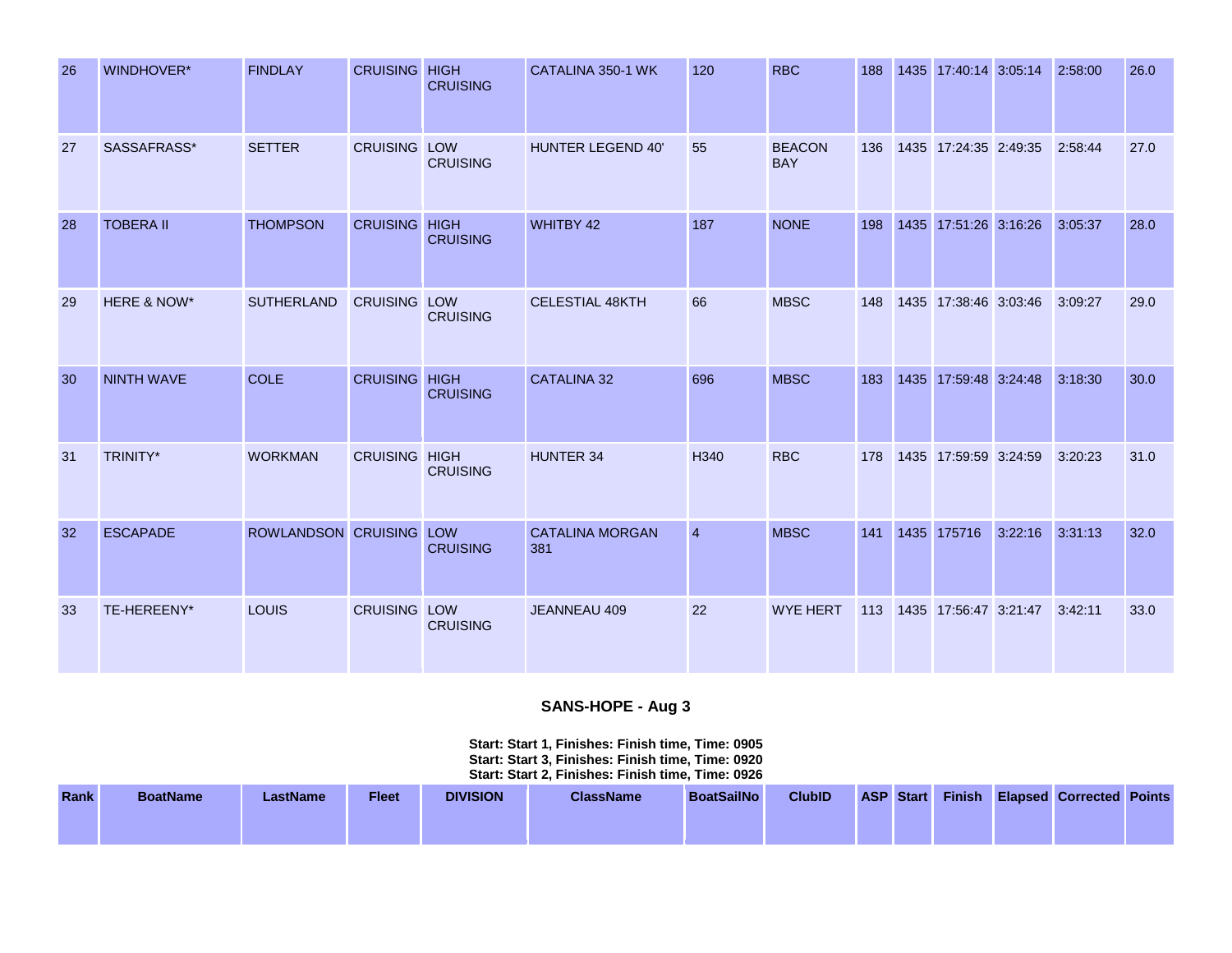| -1             | <b>SGIAN DUBH</b>    | <b>YOUNG</b>     | <b>WHITE</b>         | LOW WHITE          | NIAGARA 26 OB            | <b>CAN 14</b> | <b>CWYC</b>                 | 198 | 0920 11:53:08 2:33:08 | 2:24:42 | 1.0  |
|----------------|----------------------|------------------|----------------------|--------------------|--------------------------|---------------|-----------------------------|-----|-----------------------|---------|------|
| $\overline{2}$ | KEEGO II*            | <b>CHALKLEY</b>  | <b>CRUISING HIGH</b> | <b>CRUISING</b>    | <b>HUNTER LEGEND 35'</b> | 687           | <b>MBSC</b>                 | 172 | 0905 11:35:10 2:30:10 | 2:28:20 | 2.0  |
| 3              | <b>SUNDANCE</b>      | <b>THURLEY</b>   | <b>WHITE</b>         | <b>HIGH WHITE</b>  | PEARSON 28               | 230           | <b>MBSC</b>                 | 222 | 0920 12:04:53 2:44:53 | 2:29:48 | 3.0  |
| $\overline{4}$ | <b>KILTY</b>         | <b>SCHLORFF</b>  | <b>WHITE</b>         | <b>LOW WHITE</b>   | <b>TARTAN 33</b>         | 159           | <b>MBSC</b>                 | 187 | 0920 11:56:32 2:36:32 | 2:30:41 | 4.0  |
| 5              | <b>SECOND QUEST</b>  | <b>HAYWORTH</b>  | <b>CRUISING LOW</b>  | <b>CRUISING</b>    | <b>BENETEAU 311</b>      | 25640         | <b>THYC</b>                 | 166 | 0905 11:37:15 2:32:15 | 2:31:59 | 5.0  |
| 6              | <b>SHANNON I</b>     | <b>OWSTON R</b>  | <b>FLYING</b>        | <b>HIGH FLYING</b> | $C&C$ 30 $>506$          | 428           | <b>RBC</b>                  | 182 | 0926 12:03:13 2:37:13 | 2:32:38 | 6.0  |
| $\overline{7}$ | <b>MISTRAL</b>       | <b>VISSER</b>    | <b>WHITE</b>         | <b>HIGH WHITE</b>  | MIRAGE 29                | 134           | <b>BARRIE YC</b>            | 205 | 0920 12:03:29 2:43:29 | 2:32:42 | 7.0  |
| 8              | <b>ODDS AND ENDS</b> | <b>WOOLNOUGH</b> | <b>FLYING</b>        | <b>HIGH FLYING</b> | ABBOTT 33                | 41            | <b>CWYC</b>                 | 123 | 0926 11:49:19 2:23:19 | 2:34:48 | 8.0  |
| 9              | <b>EXPRESSION</b>    | <b>PARKHURST</b> | <b>WHITE</b>         | LOW WHITE          | <b>GOMAN EXP 30</b>      | 32017         | <b>MBSC</b>                 | 162 | 0920 11:54:25 2:34:25 | 2:35:14 | 9.0  |
| 10             | <b>ARDA</b>          | <b>WARMELINK</b> | <b>FLYING</b>        | <b>HIGH FLYING</b> | <b>GOMAN EXP 30</b>      | 16            | <b>RBC</b>                  | 151 | 0926 11:58:45 2:32:45 | 2:36:37 | 10.0 |
| 11             | ARIADNA*             | <b>VARMANDA</b>  | <b>CRUISING HIGH</b> | <b>CRUISING</b>    | <b>HUNTER 35</b>         | 27            | <b>CWYC</b>                 | 172 | 0905 11:43:47 2:38:47 | 2:36:51 | 11.0 |
| 12             | SASSAFRASS*          | <b>SETTER</b>    | <b>CRUISING LOW</b>  | <b>CRUISING</b>    | <b>HUNTER LEGEND 40'</b> | 55            | <b>BEACON</b><br><b>BAY</b> | 136 | 0905 11:33:59 2:28:59 | 2:37:01 | 12.0 |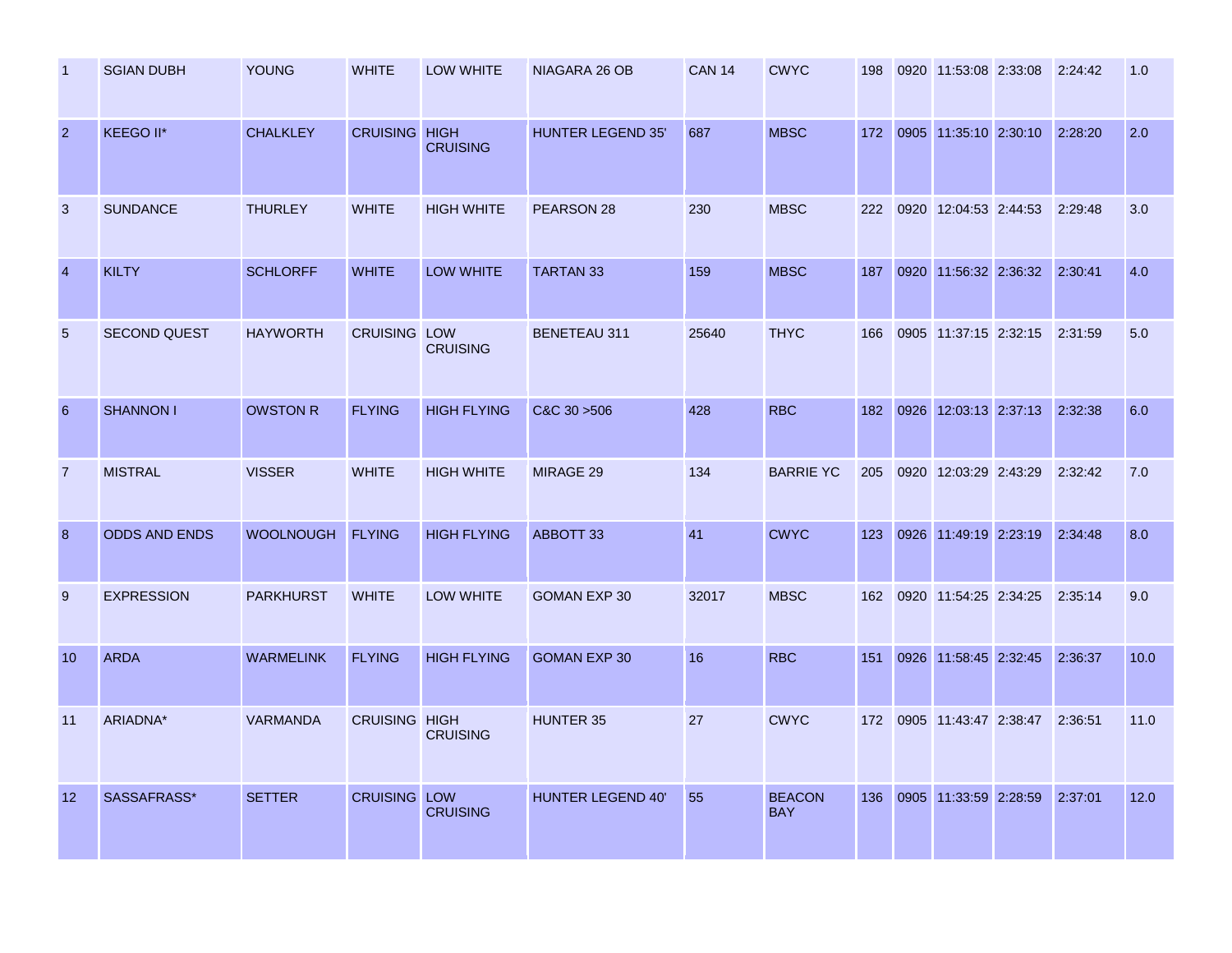| -13 | <b>FANTASY</b>       | <b>LUCAS</b>      | <b>WHITE</b>         | <b>HIGH WHITE</b>  | <b>C&amp;C CORVETTE</b> | 10295 | <b>MBSC</b> | 203 | 0920 12:08:22 2:48:22 2:37:47 |         | 13.0 |
|-----|----------------------|-------------------|----------------------|--------------------|-------------------------|-------|-------------|-----|-------------------------------|---------|------|
| 14  | <b>WINDANCE*</b>     | <b>BOND</b>       | <b>WHITE</b>         | <b>HIGH WHITE</b>  | <b>C&amp;C 30</b>       | 24152 | <b>CWYC</b> | 230 | 0920 12:16:21 2:56:21         | 2:38:12 | 14.0 |
| 15  | QAMOTIQ              | <b>OWSTON E</b>   | <b>FLYING</b>        | <b>HIGH FLYING</b> | GORMAN EXPRESS 35 54363 |       | <b>RBC</b>  | 123 | 0926 11:53:12 2:27:12 2:38:59 |         | 15.0 |
| 16  | CRAZY 8              | <b>WIMMER</b>     | <b>FLYING</b>        | <b>LOW FLYING</b>  | <b>BENETEAU 37.5</b>    | 130   | <b>THYC</b> | 81  | 0926 11:42:04 2:16:04         | 2:39:46 | 16.0 |
| 17  | <b>ASSORTED NUTS</b> | <b>CAMPBELL</b>   | <b>FLYING</b>        | <b>HIGH FLYING</b> | C&C 34                  | 64135 | <b>MBSC</b> | 141 | 0926 11:59:40 2:33:40         | 2:40:28 | 17.0 |
| 18  | <b>KNOT OHM</b>      | <b>MAJZIK</b>     | <b>CRUISING HIGH</b> | <b>CRUISING</b>    | HUGHES 26               | 347   | <b>RBC</b>  | 279 | 0905 12:17:59 3:12:59         | 2:40:39 | 18.0 |
| 19  | <b>CORSAIR VI</b>    | <b>WINKS</b>      | <b>WHITE</b>         | <b>LOW WHITE</b>   | C&C34/36+WK             | 28    | <b>MBSC</b> | 127 | 0920 11:50:25 2:30:25         | 2:41:14 | 19.0 |
| 20  | <b>ELUSIVE</b>       | <b>MATHESON</b>   | <b>FLYING</b>        | <b>LOW FLYING</b>  | J 120 CF                | 50306 | <b>NONE</b> | 50  | 0926 11:34:55 2:08:55         | 2:41:45 | 20.0 |
| 21  | <b>UNPLUGGED</b>     | <b>JAY</b>        | <b>CRUISING HIGH</b> | <b>CRUISING</b>    | <b>CS 27</b>            | 1485  | <b>MBSC</b> | 227 | 0905 12:04:51 2:59:51         | 2:42:06 | 21.0 |
| 22  | <b>TOBERA II</b>     | <b>THOMPSON</b>   | <b>CRUISING HIGH</b> | <b>CRUISING</b>    | <b>WHITBY 42</b>        | 187   | <b>NONE</b> | 198 | 0905 11:58:11 2:53:11         | 2:43:39 | 22.0 |
| 23  | HERE & NOW*          | <b>SUTHERLAND</b> | <b>CRUISING LOW</b>  | <b>CRUISING</b>    | <b>CELESTIAL 48KTH</b>  | 66    | <b>MBSC</b> | 148 | 0905 11:44:35 2:39:35         | 2:44:31 | 23.0 |
| 24  | <b>BUSH WACKER</b>   | <b>REE</b>        | <b>FLYING</b>        | <b>LOW FLYING</b>  | SOVEREL 33-2 IB         | 26    | <b>CWYC</b> | 88  | 0926 11:48:40 2:22:40         | 2:45:07 | 24.0 |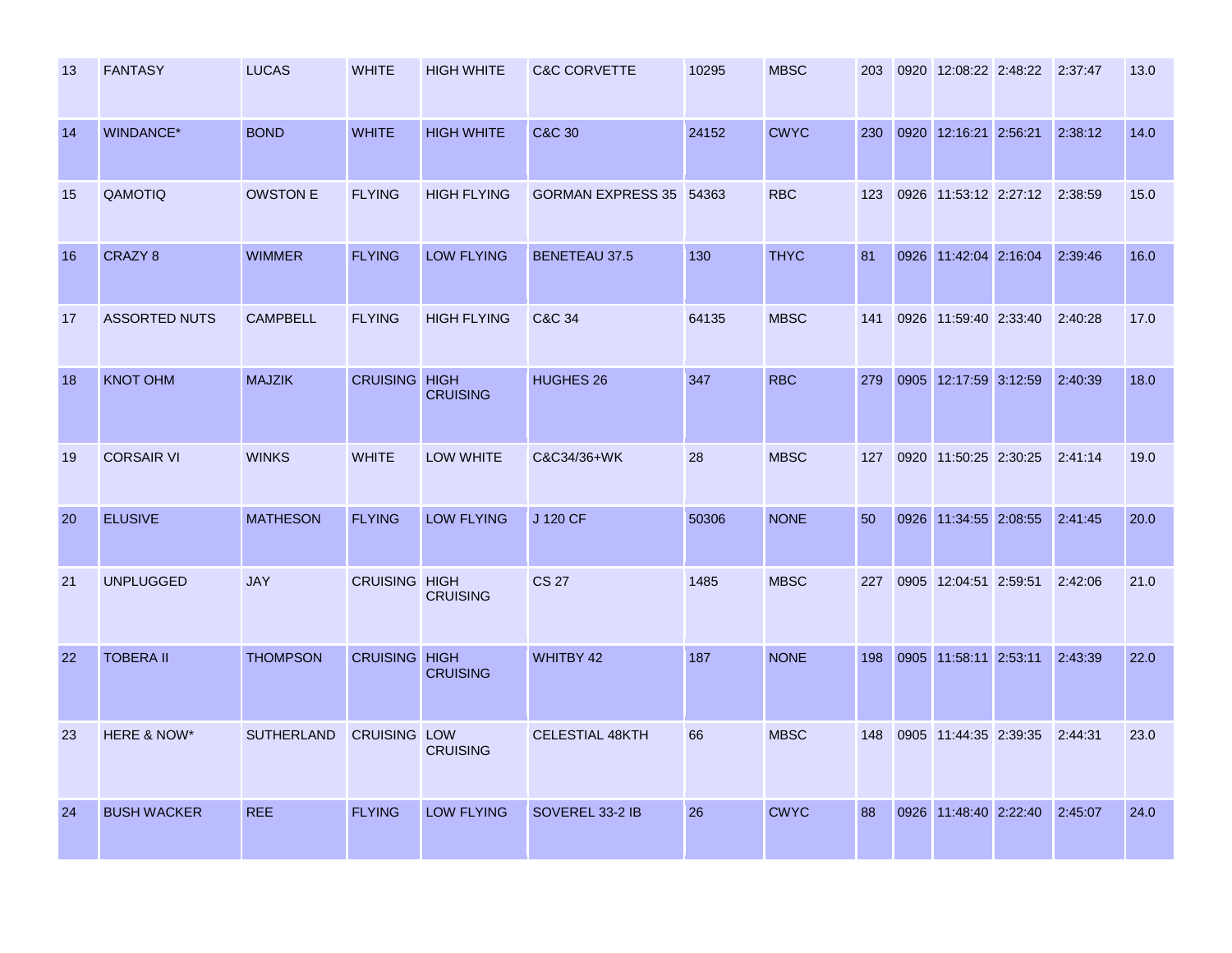| 25 | <b>SHEER</b><br><b>CONNECTION</b> | <b>TWIGG</b>            | <b>WHITE</b>         | <b>HIGH WHITE</b> | <b>C&amp;C 30</b>             | 64131          | <b>CWYC</b>     | 201 | 0920 12:16:39 2:56:39         | 2:46:06 | 25.0 |
|----|-----------------------------------|-------------------------|----------------------|-------------------|-------------------------------|----------------|-----------------|-----|-------------------------------|---------|------|
| 26 | <b>TRINITY*</b>                   | <b>WORKMAN</b>          | <b>CRUISING HIGH</b> | <b>CRUISING</b>   | <b>HUNTER 34</b>              | H340           | <b>RBC</b>      | 178 | 0905 11:55:16 2:50:16 2:46:27 |         | 26.0 |
| 27 | <b>WINDMAGIC</b>                  | <b>BURKE</b>            | <b>WHITE</b>         | <b>HIGH WHITE</b> | C&C 30                        | 272            | <b>CWYC</b>     | 211 | 0920 12:20:13 3:00:13         | 2:46:41 | 27.0 |
| 28 | <b>NINTH WAVE</b>                 | <b>COLE</b>             | <b>CRUISING HIGH</b> | <b>CRUISING</b>   | <b>CATALINA 32</b>            | 696            | <b>MBSC</b>     | 183 | 0905 11:59:56 2:54:56         | 2:49:33 | 28.0 |
| 29 | <b>ESCAPADE</b>                   | ROWLANDSON CRUISING LOW |                      | <b>CRUISING</b>   | <b>CATALINA MORGAN</b><br>381 | $\overline{4}$ | <b>MBSC</b>     | 141 | 0905 11:49:28 2:44:28         | 2:51:45 | 29.0 |
| 30 | WINDHOVER*                        | <b>FINDLAY</b>          | <b>CRUISING HIGH</b> | <b>CRUISING</b>   | CATALINA 350-1 WK             | 120            | <b>RBC</b>      | 188 | 0905 12:11:33 3:06:33         | 2:59:16 | 30.0 |
| 31 | <b>Cirius</b>                     | <b>SANGIULIANO</b>      | <b>WHITE</b>         | <b>HIGH WHITE</b> | C&C30                         | 272a           | <b>CWYC</b>     | 213 | 0920 12:43:50 3:23:50         | 3:07:55 | 31.0 |
| 32 | TE-HEREENY*                       | LOUIS                   | <b>CRUISING LOW</b>  | <b>CRUISING</b>   | <b>JEANNEAU 409</b>           | 22             | <b>WYE HERT</b> | 113 | 0905 12:09:52 3:04:52         | 3:23:33 | 32.0 |

# **ROUND BECKWITH - Aug 3**

**Start: Start 1, Finishes: Finish time, Time: 1405 Start: Start 3, Finishes: Finish time, Time: 1420 Start: Start 2, Finishes: Finish time, Time: 1426** 

| <b>Rank</b> | <b>BoatName</b>      | <b>LastName</b>  | <b>Fleet</b> | <b>DIVISION</b>    | <b>ClassName</b> | <b>BoatSailNo</b> | <b>ClubID</b> |     | ASP Start | <b>Finish</b>         | <b>Elapsed Corrected Points</b> |     |
|-------------|----------------------|------------------|--------------|--------------------|------------------|-------------------|---------------|-----|-----------|-----------------------|---------------------------------|-----|
|             |                      |                  |              |                    |                  |                   |               |     |           |                       |                                 |     |
|             | <b>ODDS AND ENDS</b> | WOOLNOUGH FLYING |              | <b>HIGH FLYING</b> | ABBOTT 33        | 41                | <b>CWYC</b>   | 123 |           | 1426 16:10:51 1:44:51 | 1:53:15                         | 1.0 |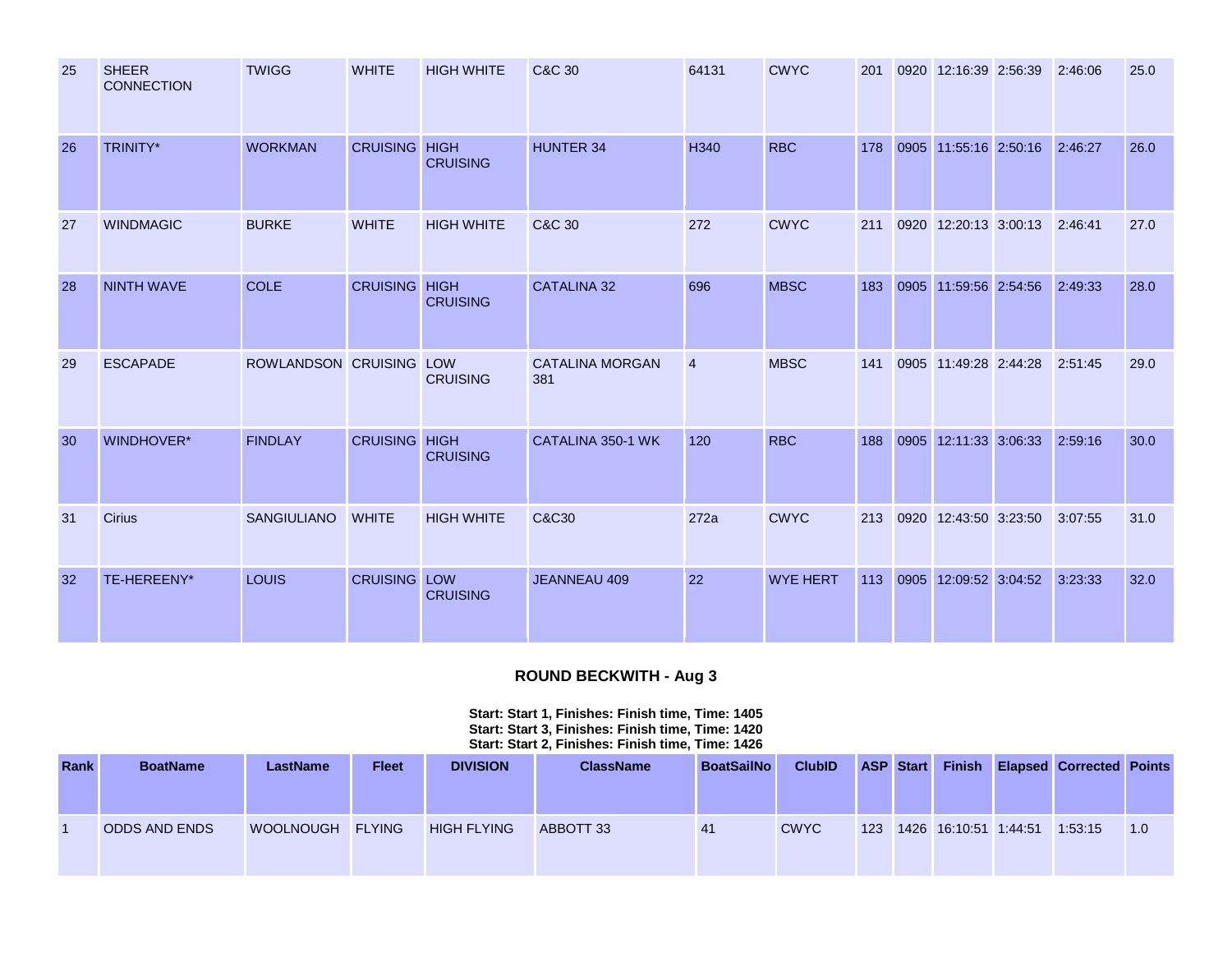| $\overline{2}$  | <b>SGIAN DUBH</b>    | <b>YOUNG</b>     | <b>WHITE</b>         | LOW WHITE          | NIAGARA 26 OB            | <b>CAN 14</b> | <b>CWYC</b>                | 198 | 1420 16:22:07 2:02:07         | 1:55:24 | 2.0  |
|-----------------|----------------------|------------------|----------------------|--------------------|--------------------------|---------------|----------------------------|-----|-------------------------------|---------|------|
| 3               | <b>ASSORTED NUTS</b> | <b>CAMPBELL</b>  | <b>FLYING</b>        | <b>HIGH FLYING</b> | <b>C&amp;C 34</b>        | 64135         | <b>MBSC</b>                | 141 | 1426 16:17:08 1:51:08         | 1:56:03 | 3.0  |
| $\overline{4}$  | <b>SHANNON I</b>     | <b>OWSTON R</b>  | <b>FLYING</b>        | <b>HIGH FLYING</b> | C&C30>506                | 428           | <b>RBC</b>                 | 182 | 1426 16:26:15 2:00:15         | 1:56:45 | 4.0  |
| 5               | CRAZY <sub>8</sub>   | <b>WIMMER</b>    | <b>FLYING</b>        | <b>LOW FLYING</b>  | <b>BENETEAU 37.5</b>     | 130           | <b>THYC</b>                | 81  | 1426 16:06:47 1:40:47         | 1:58:20 | 6.0  |
| $6\phantom{1}6$ | <b>SUNDANCE</b>      | <b>THURLEY</b>   | <b>WHITE</b>         | <b>HIGH WHITE</b>  | PEARSON 28               | 230           | <b>MBSC</b>                | 222 | 1420 16:32:13 2:12:13         | 2:00:08 | 7.0  |
| $\overline{7}$  | <b>BUSH WACKER</b>   | <b>REE</b>       | <b>FLYING</b>        | <b>LOW FLYING</b>  | SOVEREL 33-2 IB          | 26            | <b>CWYC</b>                | 88  | 1426 16:10:19 1:44:19         | 2:00:44 | 8.0  |
| 8               | <b>ELUSIVE</b>       | <b>MATHESON</b>  | <b>FLYING</b>        | <b>LOW FLYING</b>  | J 120 CF                 | 50306         | <b>NONE</b>                | 50  | 1426 16:02:14 1:36:14 2:00:45 |         | 9.0  |
| 9               | <b>KILTY</b>         | <b>SCHLORFF</b>  | <b>WHITE</b>         | LOW WHITE          | <b>TARTAN 33</b>         | 159           | <b>MBSC</b>                | 187 | 1420 16:26:36 2:06:36         | 2:01:52 | 10.0 |
| 10              | ARIADNA*             | <b>VARMANDA</b>  | <b>CRUISING HIGH</b> | <b>CRUISING</b>    | <b>HUNTER 35</b>         | 27            | <b>CWYC</b>                | 172 | 1405 16:09:19 2:04:19 2:02:48 |         | 11.0 |
| 11              | <b>MISTRAL</b>       | <b>VISSER</b>    | <b>WHITE</b>         | <b>HIGH WHITE</b>  | MIRAGE 29                | 134           | <b>BARRIE</b><br><b>YC</b> | 205 | 1420 16:31:39 2:11:39         | 2:02:58 | 12.0 |
| 11              | <b>ARDA</b>          | <b>WARMELINK</b> | <b>FLYING</b>        | <b>HIGH FLYING</b> | <b>GOMAN EXP 30</b>      | 16            | <b>RBC</b>                 | 151 | 1426 16:21:00 SCP             | 1:57:55 | 12.0 |
| 13              | QAMOTIQ              | <b>OWSTON E</b>  | <b>FLYING</b>        | <b>HIGH FLYING</b> | <b>GORMAN EXPRESS 35</b> | 54363         | <b>RBC</b>                 | 123 | 1426 16:19:54 1:53:54         | 2:03:01 | 13.0 |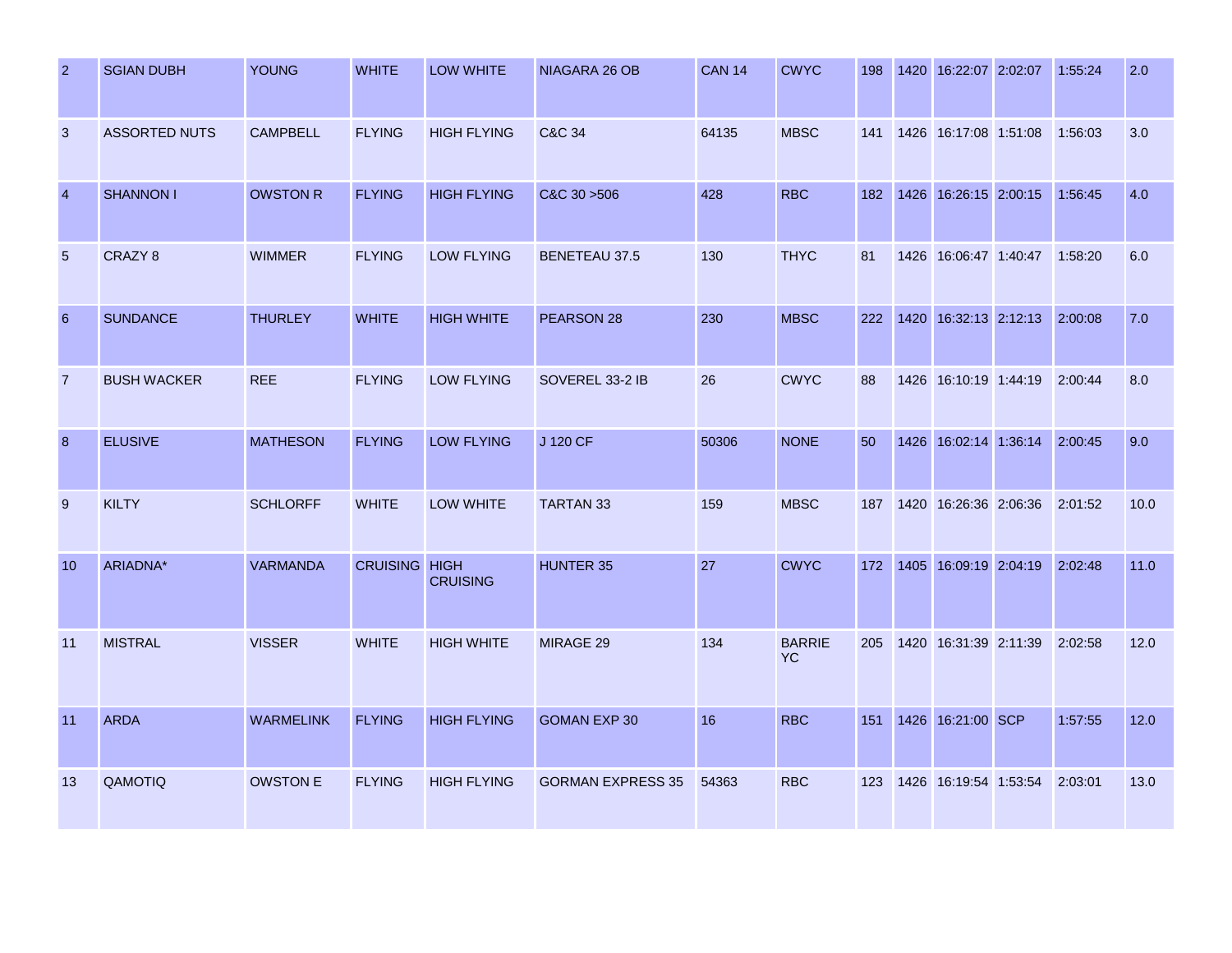| 14 | <b>UNPLUGGED</b>                  | <b>JAY</b>       | <b>CRUISING HIGH</b> | <b>CRUISING</b>                    | <b>CS 27</b>                                            | 1485           | <b>MBSC</b> | 227 | 1405 16:21:36 2:16:36         | 2:03:07 | 14.0 |
|----|-----------------------------------|------------------|----------------------|------------------------------------|---------------------------------------------------------|----------------|-------------|-----|-------------------------------|---------|------|
| 15 | <b>EXPRESSION</b>                 | <b>PARKHURST</b> | <b>WHITE</b>         | LOW WHITE                          | <b>GOMAN EXP 30</b>                                     | 32017          | <b>MBSC</b> | 162 | 1420 16:22:57 2:02:57         | 2:03:36 | 15.0 |
| 16 | <b>SHEER</b><br><b>CONNECTION</b> | <b>TWIGG</b>     | <b>WHITE</b>         | <b>HIGH WHITE</b>                  | <b>C&amp;C 30</b>                                       | 64131          | <b>CWYC</b> | 201 | 1420 16:37:31 2:17:31         | 2:09:18 | 16.0 |
| 17 | <b>KNOT OHM</b>                   | <b>MAJZIK</b>    | <b>CRUISING HIGH</b> | <b>CRUISING</b>                    | <b>HUGHES 26</b>                                        | 347            | <b>RBC</b>  | 279 | 1405 16:41:16 2:36:16         | 2:10:05 | 17.0 |
| 18 | <b>KEEGO II*</b>                  | <b>CHALKLEY</b>  | <b>CRUISING HIGH</b> | <b>CRUISING</b>                    | <b>HUNTER LEGEND 35'</b>                                | 687            | <b>MBSC</b> | 172 | 1405 16:16:55 2:11:55         | 2:10:18 | 18.0 |
| 19 | <b>SECOND QUEST</b>               | <b>HAYWORTH</b>  |                      | CRUISING LOW CRUISING BENETEAU 311 |                                                         | 25640          | <b>THYC</b> | 166 | 1405 16:16:05 2:11:05         | 2:10:51 | 19.0 |
| 20 | <b>NINTH WAVE</b>                 | <b>COLE</b>      | <b>CRUISING HIGH</b> | <b>CRUISING</b>                    | <b>CATALINA 32</b>                                      | 696            | <b>MBSC</b> | 183 | 1405 16:21:36 2:16:36         | 2:12:24 | 20.0 |
| 21 | <b>CORSAIR VI</b>                 | <b>WINKS</b>     | <b>WHITE</b>         | LOW WHITE                          | C&C34/36+WK                                             | 28             | <b>MBSC</b> | 127 | 1420 16:25:06 2:05:06         | 2:14:06 | 21.0 |
| 22 | TRINITY*                          | <b>WORKMAN</b>   | <b>CRUISING HIGH</b> | <b>CRUISING</b>                    | HUNTER 34                                               | H340           | <b>RBC</b>  | 178 | 1405 16:22:35 2:17:35         | 2:14:30 | 22.0 |
| 23 | <b>FANTASY</b>                    | <b>LUCAS</b>     | <b>WHITE</b>         | <b>HIGH WHITE</b>                  | <b>C&amp;C CORVETTE</b>                                 | 10295          | <b>MBSC</b> | 203 | 1420 16:44:22 2:24:22 2:15:17 |         | 23.0 |
| 24 | <b>ESCAPADE</b>                   |                  |                      |                                    | ROWLANDSON CRUISING LOW CRUISING CATALINA MORGAN<br>381 | $\overline{4}$ | <b>MBSC</b> | 141 | 1405 16:23:19 2:18:19         | 2:24:26 | 24.0 |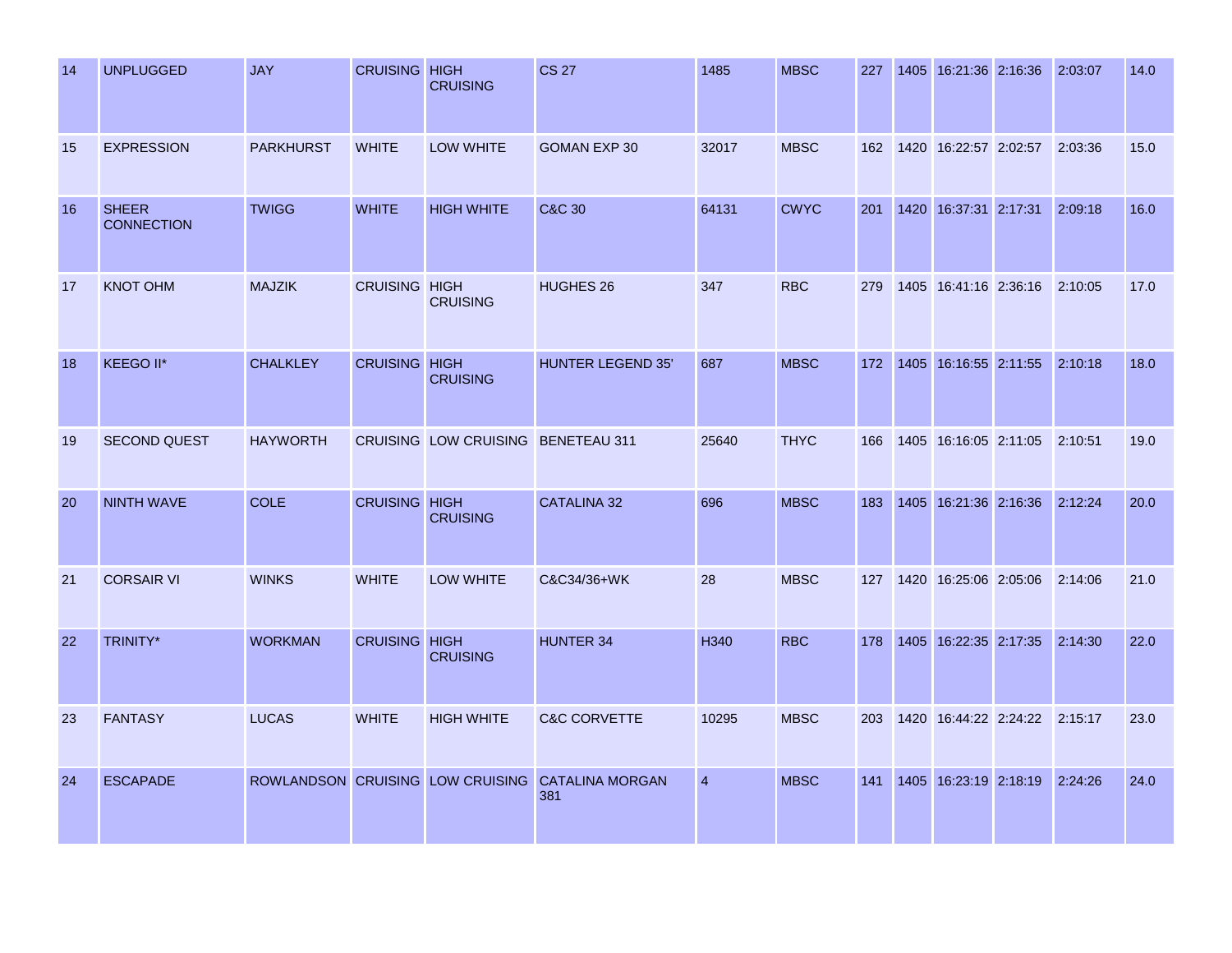| 25 | TOBERA II   | <b>THOMPSON</b> | <b>CRUISING HIGH</b> | <b>CRUISING</b>                    | <b>WHITBY 42</b> | 187 | <b>NONE</b>                                | 198 | 1405 16:39:59 2:34:59 2:26:27 |  | 25.0 |
|----|-------------|-----------------|----------------------|------------------------------------|------------------|-----|--------------------------------------------|-----|-------------------------------|--|------|
| 26 | TE-HEREENY* | LOUIS           |                      | CRUISING LOW CRUISING JEANNEAU 409 |                  | 22  | WYE HERT 113 1405 16:28:40 2:23:40 2:38:11 |     |                               |  | 26.0 |

# **CHRISTIAN-ADAMS PT - Aug 4**

#### **Start: Start 1, Finishes: Finish time, Time: 0835 Start: Start 3, Finishes: Finish time, Time: 0850 Start: Start 2, Finishes: Finish time, Time: 0856**

| Rank            | <b>BoatName</b>                   | <b>LastName</b>  | <b>Fleet</b>         | <b>DIVISION</b>    | <b>ClassName</b>    | <b>BoatSailNo</b> | <b>ClubID</b>    | <b>ASP</b> | <b>Start</b> | Finish                | <b>Elapsed Corrected Points</b> |     |
|-----------------|-----------------------------------|------------------|----------------------|--------------------|---------------------|-------------------|------------------|------------|--------------|-----------------------|---------------------------------|-----|
|                 |                                   |                  |                      |                    |                     |                   |                  |            |              |                       |                                 |     |
|                 | <b>SGIAN DUBH</b>                 | <b>YOUNG</b>     | <b>WHITE</b>         | <b>LOW WHITE</b>   | NIAGARA 26 OB       | <b>CAN 14</b>     | <b>CWYC</b>      | 198        |              | 0850 13:11:28 4:21:28 | 4:07:04                         | 1.0 |
| $\overline{2}$  | <b>SHANNON I</b>                  | <b>OWSTON R</b>  | <b>FLYING</b>        | <b>HIGH FLYING</b> | C&C 30 > 506        | 428               | <b>RBC</b>       | 182        |              | 0856 13:19:21 4:23:21 | 4:15:41                         | 2.0 |
| 3               | <b>SUNDANCE</b>                   | <b>THURLEY</b>   | <b>WHITE</b>         | <b>HIGH WHITE</b>  | PEARSON 28          | 230               | <b>MBSC</b>      | 222        |              | 0850 13:32:13 4:42:13 | 4:16:25                         | 3.0 |
| $\overline{4}$  | <b>KNOT OHM</b>                   | <b>MAJZIK</b>    | <b>CRUISING HIGH</b> | <b>CRUISING</b>    | HUGHES 26           | 347               | <b>RBC</b>       | 279        |              | 0835 13:50:59 5:15:59 | 4:23:03                         | 4.0 |
| $5\phantom{.0}$ | <b>ASSORTED NUTS</b>              | <b>CAMPBELL</b>  | <b>FLYING</b>        | <b>HIGH FLYING</b> | C&C 34              | 64135             | <b>MBSC</b>      | 141        |              | 0856 13:08:37 4:12:37 | 4:23:48                         | 5.0 |
| 6               | <b>EXPRESSION</b>                 | <b>PARKHURST</b> | <b>WHITE</b>         | <b>LOW WHITE</b>   | <b>GOMAN EXP 30</b> | 32017             | <b>MBSC</b>      | 162        |              | 0850 13:14:39 4:24:39 | 4:26:04                         | 6.0 |
| $\overline{7}$  | <b>MISTRAL</b>                    | <b>VISSER</b>    | <b>WHITE</b>         | <b>HIGH WHITE</b>  | MIRAGE 29           | 134               | <b>BARRIE YC</b> | 205        |              | 0850 13:36:55 4:46:55 | 4:28:00                         | 7.0 |
| 8               | <b>SHEER</b><br><b>CONNECTION</b> | <b>TWIGG</b>     | <b>WHITE</b>         | <b>HIGH WHITE</b>  | <b>C&amp;C 30</b>   | 64131             | <b>CWYC</b>      | 201        |              | 0850 13:45:39 4:55:39 | 4:37:59                         | 8.0 |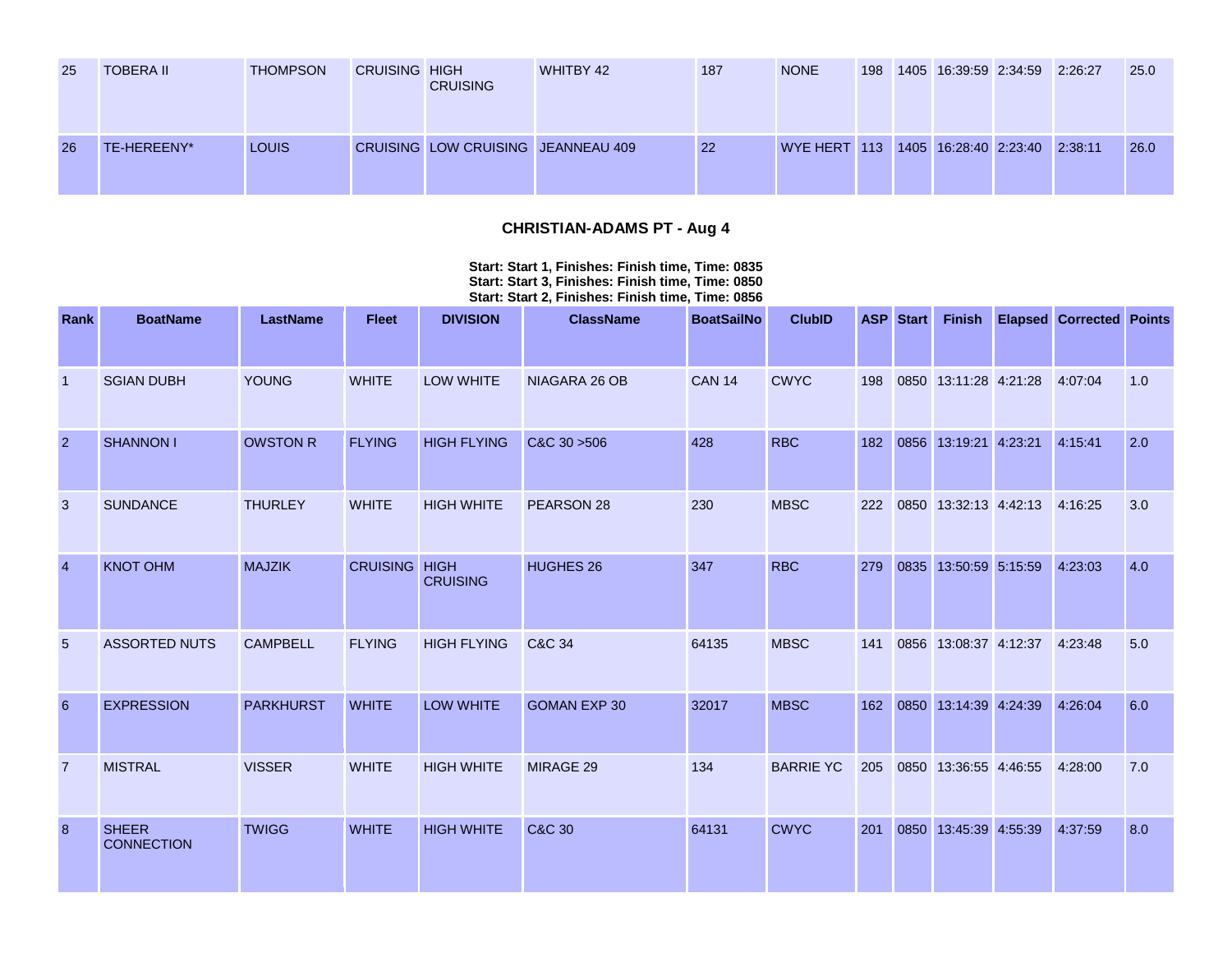| 9  | <b>FANTASY</b>     | <b>LUCAS</b>            | <b>WHITE</b>         | <b>HIGH WHITE</b>  | <b>C&amp;C CORVETTE</b>      | 10295 | <b>MBSC</b> | 203 |      | 0850 13:47:02 4:57:02 | 4:38:22 | 9.0  |
|----|--------------------|-------------------------|----------------------|--------------------|------------------------------|-------|-------------|-----|------|-----------------------|---------|------|
| 10 | <b>BUSH WACKER</b> | <b>REE</b>              | <b>FLYING</b>        | <b>LOW FLYING</b>  | SOVEREL 33-2 IB              | 26    | <b>CWYC</b> | 88  |      | 0856 12:58:02 4:02:02 | 4:40:07 | 10.0 |
| 11 | <b>KILTY</b>       | <b>SCHLORFF</b>         | <b>WHITE</b>         | LOW WHITE          | TARTAN 33                    | 159   | <b>MBSC</b> | 187 |      | 0850 13:42:13 4:52:13 | 4:41:17 | 11.0 |
| 12 | <b>UNPLUGGED</b>   | <b>JAY</b>              | <b>CRUISING HIGH</b> | <b>CRUISING</b>    | <b>CS 27</b>                 | 1485  | <b>MBSC</b> | 227 |      | 0835 13:51:26 5:16:26 | 4:45:13 | 12.0 |
| 13 | CRAZY <sub>8</sub> | <b>WIMMER</b>           | <b>FLYING</b>        | <b>LOW FLYING</b>  | <b>BENETEAU 37.5</b>         | 130   | <b>THYC</b> | 81  |      | 0856 12:59:24 4:03:24 | 4:45:47 | 13.0 |
| 14 | KEEGO II*          | <b>CHALKLEY</b>         | <b>CRUISING HIGH</b> | <b>CRUISING</b>    | <b>HUNTER LEGEND 35'</b>     | 687   | <b>MBSC</b> | 172 |      | 0835 13:30:32 4:55:32 | 4:51:56 | 14.0 |
| 15 | R Leg A Sea        | LAW                     | <b>CRUISING LOW</b>  | <b>CRUISING</b>    | Jeanneau Sun Odyssey<br>37.1 | 44    | <b>MBSC</b> | 144 |      | 0835 13:18:05 4:43:05 | 4:53:59 | 15.0 |
| 16 | QAMOTIQ            | <b>OWSTON E</b>         | <b>FLYING</b>        | <b>HIGH FLYING</b> | <b>GORMAN EXPRESS 35</b>     | 54363 | <b>RBC</b>  | 123 | 0856 | 13:30:33 4:34:33      | 4:56:32 | 16.0 |
| 17 | <b>ARDA</b>        | <b>WARMELINK</b>        | <b>FLYING</b>        | <b>HIGH FLYING</b> | <b>GOMAN EXP 30</b>          | 16    | <b>RBC</b>  | 151 |      | 0856 13:48:36 4:52:36 | 5:00:01 | 17.0 |
| 18 | <b>ESCAPADE</b>    | ROWLANDSON CRUISING LOW |                      | <b>CRUISING</b>    | CATALINA MORGAN 381 4        |       | <b>MBSC</b> | 141 |      | 0835 13:27:09 4:52:09 | 5:05:05 | 18.0 |
| 19 | <b>MOONSHADOW</b>  | <b>SESTON</b>           | <b>CRUISING HIGH</b> | <b>CRUISING</b>    | <b>ENDEAVOUR</b>             | 356   | <b>THYC</b> | 224 |      | 0835 14:12:07 5:37:07 | 5:05:19 | 19.0 |
| 20 | WINDHOVER*         | <b>FINDLAY</b>          | <b>CRUISING HIGH</b> | <b>CRUISING</b>    | CATALINA 350-1 WK            | 120   | <b>RBC</b>  | 188 |      | 0835 13:56:25 5:21:25 | 5:08:52 | 20.0 |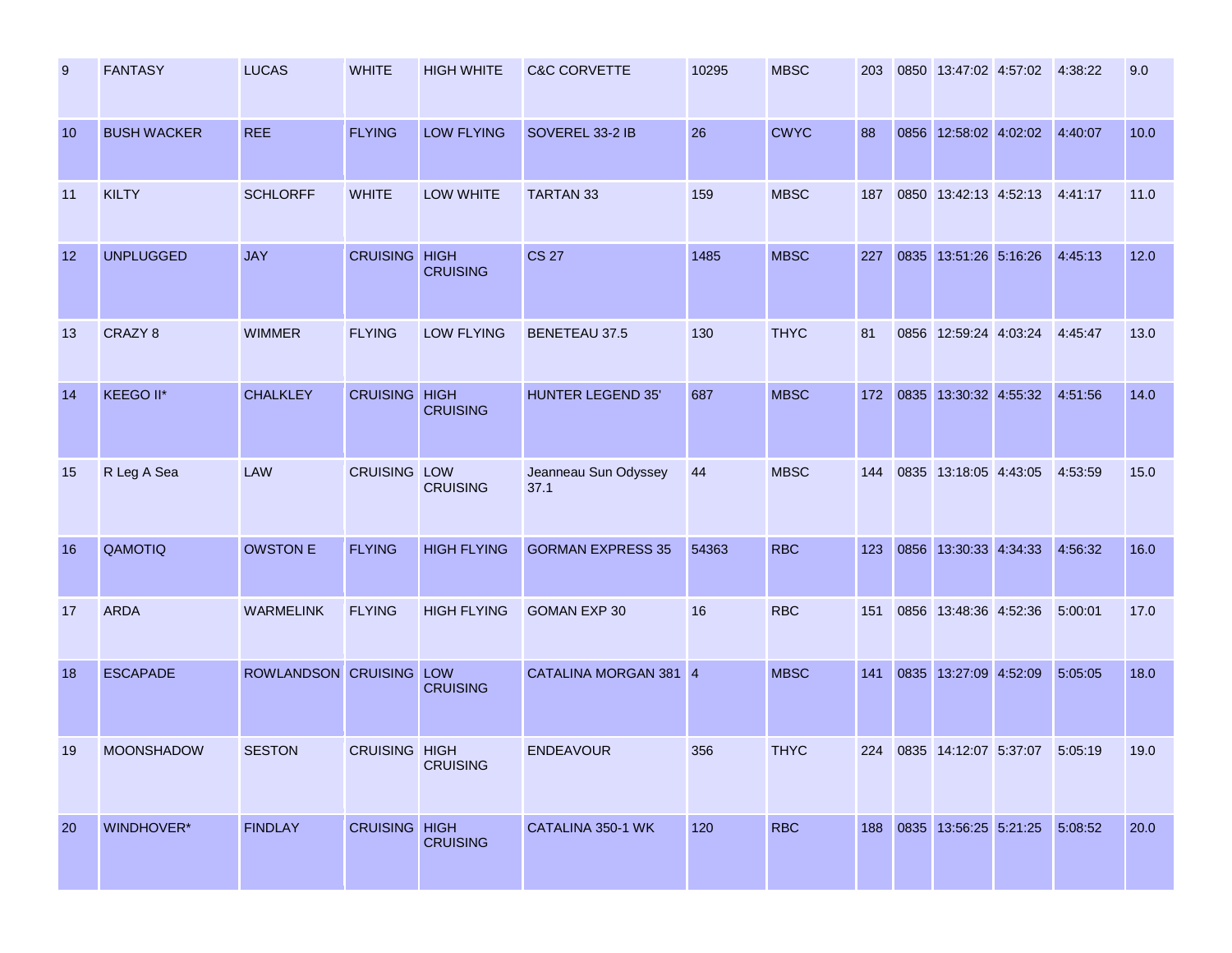| 21 | <b>ODDS AND ENDS</b> | <b>WOOLNOUGH</b> | <b>FLYING</b>        | <b>HIGH FLYING</b>            | ABBOTT 33                | 41    | <b>CWYC</b>                 | 123 |      | 0856 13:43:44 4:47:44 | 5:10:47 | 21.0 |
|----|----------------------|------------------|----------------------|-------------------------------|--------------------------|-------|-----------------------------|-----|------|-----------------------|---------|------|
| 22 | <b>NINTH WAVE</b>    | <b>COLE</b>      | <b>CRUISING HIGH</b> | <b>CRUISING</b>               | <b>CATALINA 32</b>       | 696   | <b>MBSC</b>                 | 183 |      | 0835 13:55:48 5:20:48 | 5:10:55 | 22.0 |
| 23 | SASSAFRASS*          | <b>SETTER</b>    | <b>CRUISING</b>      | <b>LOW</b><br><b>CRUISING</b> | <b>HUNTER LEGEND 40'</b> | 55    | <b>BEACON</b><br><b>BAY</b> | 136 | 0835 | 13:43:40 5:08:40      | 5:25:19 | 23.0 |
| 24 | <b>ELUSIVE</b>       | <b>MATHESON</b>  | <b>FLYING</b>        | <b>LOW FLYING</b>             | J 120 CF                 | 50306 | <b>NONE</b>                 | 50  | 0856 | 13:18:21 4:22:21      | 5:29:11 | 24.0 |
| 25 | <b>TOBERA II</b>     | <b>THOMPSON</b>  | <b>CRUISING HIGH</b> | <b>CRUISING</b>               | WHITBY 42                | 187   | <b>NONE</b>                 | 198 |      | 0835 14:25:00 5:50:00 | 5:30:44 | 25.0 |
| 26 | TE-HEREENY*          | <b>LOUIS</b>     | <b>CRUISING LOW</b>  | <b>CRUISING</b>               | <b>JEANNEAU 409</b>      | 22    | <b>WYE HERT</b>             | 113 |      | 0835 13:37:18 5:02:18 | 5:32:51 | 26.0 |
| 27 | <b>CORSAIR VI</b>    | <b>WINKS</b>     | <b>WHITE</b>         | <b>LOW WHITE</b>              | C&C34/36+WK              | 28    | <b>MBSC</b>                 | 127 |      | 0850 13:44:19 RET     |         | 37.0 |

# **Scoring codes used**

| Code       | <b>Description</b>                       | <b>Points</b> |
|------------|------------------------------------------|---------------|
|            | DNC Did not come to the starting area 37 |               |
| DSQ        | <b>Disqualification</b>                  | 37            |
| <b>RET</b> | Retired                                  | 37            |